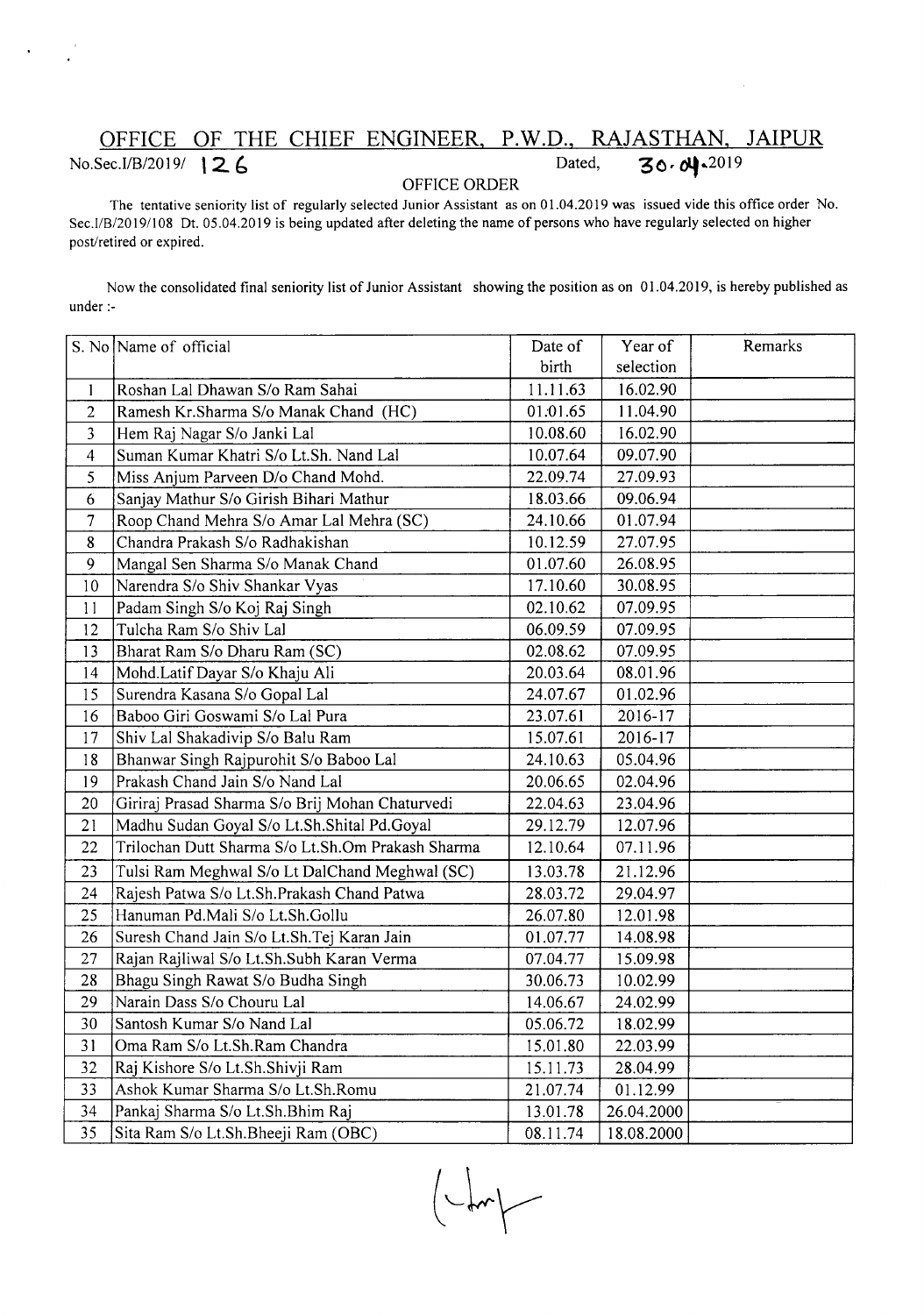| 36 | Abhishak Parashar S/o Lt.Sh.Suresh Kumar                                                  | 12.06.81 | 31.07.2000 |            |
|----|-------------------------------------------------------------------------------------------|----------|------------|------------|
| 37 | Kamlesh Joshi S/o Lt.Sh.Kush Mohan Sharma                                                 | 04.08.75 | 05.09.2000 |            |
| 38 | Mahendra Singh S/o Lt.Sh.Ramal Ram                                                        | 31.12.78 | 29.09.2000 |            |
| 39 | Pappu Lal Mali S/o Lt.Sh.Panna Lal Mali (OBC)                                             | 12.12.79 | 07.12.2000 |            |
| 40 | Udha Ram Saini S/o Lt.Sh. Devi Narain                                                     | 02.11.72 | 02.05.02   |            |
| 41 | Manohar Lal S/o Lt.Sh.Ganga Ram, Lt.Sh.Bhanwari Devi                                      | 08.06.79 | 04.05.02   |            |
| 42 | Dilip Kumar S/o Lt.Sh.Parmal Singh (OBC)                                                  | 01.07.74 | 09.08.02   |            |
| 43 | Shripal Singh S/o Poonam Singh                                                            | 11.11.69 | 29.08.02   |            |
| 44 | Laxman Lal Bhagora S/o Ramji Bhagora                                                      | 20.07.68 | 09.06.03   |            |
| 45 | Jagdish Pd. Sharma S/o Chandan Prasad.                                                    | 15.03.61 | 00.06.03   |            |
| 46 | Mahaveer Singh S/o Ghanshyam Singh                                                        | 01.10.70 | 09.06.03   |            |
| 47 | Ramesh Chand Dobi S/o Balu Ram (SC)                                                       | 07.08.71 | 25.06.03   |            |
| 48 | Maksud Boga S/o Ashik Boga                                                                | 13.05.75 | 26.06.03   |            |
| 49 | Bharat Kr. Suman S/o Ramesh Chand (OBC)                                                   | 08.08.72 | 19.07.03   |            |
| 50 | Jagdish Chand Nanoma S/o Nana Lal (ST)                                                    | 01.02.85 | 07.11.03   |            |
| 51 | Ram Vakil Chand Gujar S/o Ram Dhan Singh                                                  | 05.01.67 | 30.12.03   |            |
| 52 | Amrit Lal Purohit S/o Nand Kishore Purohit                                                | 11.02.75 | 20.01.04   |            |
| 53 | Kum. Kiran Kumari Thanvi D/o Nand Kishore Thanivi                                         | 22.06.85 | 29.01.04   |            |
| 54 | Sunil Kumawat S/o Bhagwat Singh Kumawat                                                   | 17.05.80 | 29.01.04   |            |
| 55 | Kum. Prem Lata Jain D/o chunni Lal Jai                                                    | 18.03.86 | 19.02.04   |            |
| 56 | Mamraj Meghwal S/o Ramu Ram (SC)                                                          | 14.07.74 | 15.04.04   |            |
| 57 | Mahendra Singh S/o Gopal Singh                                                            | 10.07.78 | 15.04.04   |            |
| 58 | Jitendra Sen S/o Ramkaran Sen (OBC)                                                       | 18.10.80 | 25.08.04   |            |
| 59 | Ajeet Sharma S/o Kailash Chandra Sharma                                                   | 12.08.81 | 24.09.04   |            |
| 60 | Mishri Lal Gurjar S/o Bheru Lal Gurjar (OBC)                                              | 02.07.85 | 02.11.04   |            |
| 61 | Manful Ram Verma S/o Sahi Ram Verma (OBC)                                                 | 25.08.83 | 08.12.04   |            |
| 62 | Rajendra Singh Rajput S/o Sampat Singh Rajput                                             | 05.07.84 | 15.12.04   |            |
| 63 | Trilok Chand Nama S/o Beharu Lal (OBC)                                                    | 10.05.60 | 31.12.04   |            |
| 64 | Miss. Ritu Mathur D/o Lt.Sh. Satya Narain                                                 | 08.12.77 | 18.01.05   |            |
| 65 | Mohd. Salim S/0 Lt.Sh. Zahoor Mohd.                                                       | 10.12.78 | 04.03.05   |            |
| 66 | Bhavesh Kumar Joshi S/o Lt.Sh. Khim Raj                                                   | 08.12.80 | 24.03.05   |            |
| 67 | Shashi Prakash Mishra S/o Lt.Sh. Om Prakash Mishra                                        | 10.03.79 | 30.04.05   |            |
| 68 | Ram Narain Sharma S/o Satish Chand                                                        | 05.08.72 | 24.06.05   |            |
| 69 | Shashi Kant Gupta S/o Madan Mohan Gupta                                                   | 13.11.60 | 08.08.05   |            |
| 70 | Shankar Singh S/o Kalyan Singh                                                            | 01.07.60 | 08.08.05   |            |
|    | Dinesh Kumar Soni S/o Bahadur Singh (OBC)                                                 | 19.05.83 | 18.08.05   |            |
| 71 |                                                                                           | 26.01.62 | 25.08.05   |            |
| 72 | Ashok Singh S/o Mal Singh<br>Sunil Mathur S/o Lt.Sh. Om Prakash                           | 07.05.69 | 21.09.05   |            |
| 73 | Smt. Shalini Jain W/o Lt.Sh. Sanjay Jain                                                  | 19.03.72 | 29.10.05   | absconding |
| 74 |                                                                                           | 08.09.71 | 08.12.05   |            |
| 75 | Sohan Lal Swami S/o Lt.Sh. Kabool Chand<br>Ranjeet Singh S/o Lt.Sh. Govardhan Singh (OBC) | 16.08.84 | 28.01.06   |            |
| 76 | Sanket Mishra S/o Lt.Sh. Raj Kumar                                                        | 19.10.87 | 02.02.06   |            |
| 77 |                                                                                           | 10.10.72 | 00.02.06   |            |
| 78 | Shiv Singh s/o Lt.Sh. Sh Gopal singh (OBC)                                                | 01.12.75 | 13.02.06   |            |
| 79 | Khuma Ram Choudhary S/o Purna Ram                                                         | 15.06.63 | 14.02.06   |            |
| 80 | Janki Lal S/o Devi Lal (OBC)                                                              | 20.07.63 | 10.02.06   |            |
| 81 | Niranjan Giri S/o Ashu Giri                                                               | 01.07.64 | 10.02.06   |            |
| 82 | Dinesh Joshi S/o Bal Kishan                                                               |          |            |            |

 $\frac{1}{2}$ 

 $\begin{picture}(120,10) \put(0,0){\line(1,0){10}} \put(15,0){\line(1,0){10}} \put(15,0){\line(1,0){10}} \put(15,0){\line(1,0){10}} \put(15,0){\line(1,0){10}} \put(15,0){\line(1,0){10}} \put(15,0){\line(1,0){10}} \put(15,0){\line(1,0){10}} \put(15,0){\line(1,0){10}} \put(15,0){\line(1,0){10}} \put(15,0){\line(1,0){10}} \put(15,0){\line($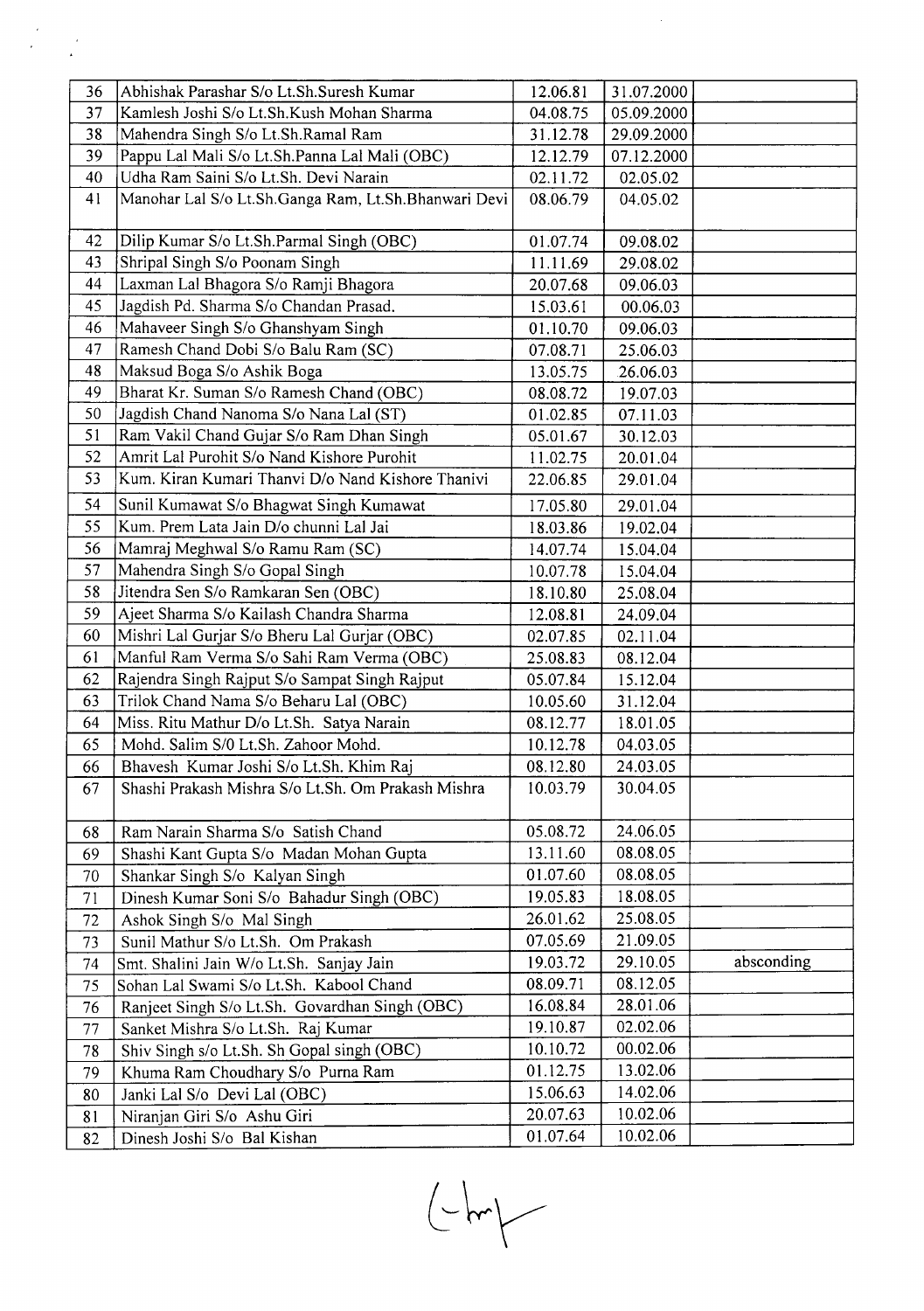| 83  | Laxman Ram S/o Raju Ram (OBC)                     | 07.11.69 | 10.02.06 |  |
|-----|---------------------------------------------------|----------|----------|--|
| 84  | Suresh Chand Shrma S/o Ramji Dass                 | 04.01.61 | 16.02.06 |  |
| 85  | Himmat Singh S/o Lt.Sh. Bheru Singh (OBC)         | 01.07.62 | 17.02.06 |  |
| 86  | Chandan Singh S/o Megh Singh                      | 01.04.65 | 13.02.06 |  |
| 87  | Mool Chand S/o Prema Ram                          | 11.04.71 | 08.02.06 |  |
| 88  | Khem Chand Mahatma S/o Babulal                    | 15.03.69 | 08.02.06 |  |
| 89  | Smt. Rekha Sharma W/O Lt.Sh. Rakesh Sharma        | 20.10.64 | 10.02.06 |  |
| 90  | Rajeev Kumar Sharma S/o Lt.Sh. Hari Babu          | 04.06.81 | 13.02.06 |  |
| 91  | Shakti Singh Jhala S/o Lt.Sh. Karn Singh          | 05.05.74 | 15.02.06 |  |
| 92  | Santosh Kumar S/o Lt.Sh. Amba Datt                | 02.07.87 | 04.03.06 |  |
| 93  | Ram Chandra Bhil S/o Lt.Sh. Udai Lal (ST)         | 10.08.80 | 06.03.06 |  |
| 94  | Kum.Anuradha Mathur D/o Lt.Sh.Sh Rajendra Prakash | 07.07.84 | 13.03.06 |  |
|     |                                                   |          |          |  |
| 95  | Rohan Kr.Chotiya S/o Lt.Sh.Dhanpat Ram Sharma     | 22.12.83 | 25.03.06 |  |
| 96  | Chakra Bahadur S/oLt.Sh.Sh Budh Bahadur           | 31.10.82 | 25.04.06 |  |
| 97  | Nitin Mishra S/o Lt.Sh.Muniswar Mishra            | 17.04.84 | 03.05.06 |  |
| 98  | Mohit Dube S/o Lt.Sh.Girish Chandra               | 20.02.77 | 09.06.06 |  |
| 99  | Smt. Suman Gupta D/o Lt.Sh.Rameshwar prasad       | 25.09.87 | 14.06.06 |  |
| 100 | Vivek Singh S/o Lt.Sh.Sh Shyam Singh (OBC)        | 01.07.82 | 14.06.06 |  |
| 101 | Devi Lal Rawat S/o Lt.Sh.Sh Hadu                  | 18.09.77 | 19.06.06 |  |
| 102 | Mohd Rafiq Beg S/o Lt, Sh Basir Beg               | 03.05.86 | 21.06.06 |  |
| 103 | Nishant Sharma S/o Lt.Sh. Niranjan Dev            | 20.06.86 | 05.07.06 |  |
| 104 | Vikram Singh S/o Lt.Sh.Sh Gulab Singh Shakhawat   | 15.08.73 | 05.07.06 |  |
| 105 | Mangi Lal Sahan S/o Lt.Sh.Sh Tara Chand Saharan   | 01.07.89 | 06.07.06 |  |
| 106 | Norat Rawat S/o Lt.Sh.Sh Ram Dev                  | 12.10.79 | 23.08.06 |  |
| 107 | Vimal Kr.Singhal S/o Lt.Sh.Rajendra Kumar         | 04.01.85 | 27.09.06 |  |
| 108 | Rafi Ahmad S/o Lt.Sh.Sh Sattar Khan Rangrej OBC   | 30.12.76 | 27.09.06 |  |
| 109 | Sohan Lal S/o Lt Sh Kishan OBC                    | 21.07.84 | 05.10.06 |  |
| 110 | Baggu Ram S/o Sh Lt Sh Hansraj OBC                | 01.01.80 | 18.10.06 |  |
| 111 | Vinit Kr.Jain S/o Lt Sh Kedar Nath                | 02.04.76 | 06.10.06 |  |
| 112 | Luna Ram S/o Lt.Sh.Sh Mula Ram OBC                | 05.07.81 | 10.10.06 |  |
| 113 | Manish Kr.Tailor S/o Lt Babu Lal OBC              | 06.07.86 | 16.10.06 |  |
| 114 | Narendra Singh Solinki S/o Lt.Sh.Sobhagey Singh   | 05.11.86 | 12.11.06 |  |
| 115 | Madan Gopal S/o Lt.Sh. Kesu Ram                   | 01.08.88 | 02.12.06 |  |
| 116 | Hari Kishan Jat S/o Lt.Sh.Bheru                   | 05.03.88 | 02.12.06 |  |
| 117 | Phool Chand Sai S/oLt.Sh.Sh Bhiwa Ram             | 30.06.81 | 30.12.06 |  |
| 118 | Narain Singh S/o Lt.Sh.Gokul Singh                | 20.09.84 | 07.02.07 |  |
| 119 | Lakhi Ram Saini S/o Lt.Sh.Hazari Lal (OBC)        | 23.01.78 | 24.02.07 |  |
| 120 | Lokesh Kr.Sharma(Jangid)S/oLt Gopal(OBC)          | 22.07.82 | 05.03.07 |  |
| 121 | Lalit Kishore Yadav S/o Lt Chhittar Mal (OBC)     | 13.12.82 | 07.03.07 |  |
| 122 | Lovekush Gupta S/o Lt Lallu Lal Gupta             | 23.02.88 | 06.03.07 |  |
| 123 | Karmveer Singh S/o Ranjeet Singh                  | 05.09.88 | 24.03.07 |  |
| 124 | Kalpesh Kr. Parihar S/o Chandragupt (OBC)         | 10.07.76 | 24.03.07 |  |
| 125 | Sahab Singh S/o Lt.Sh.Lakhan Lal (SC)             | 11.11.80 | 04.05.07 |  |
| 126 | Jitendra Kr. Ojha S/o Lt Om Prakash               | 21.11.84 | 02.06.07 |  |
| 127 | Tej Pratap Singh S/o Lt.Sh.Dileep Singh           | 21.06.83 | 12.06.07 |  |
| 128 | Rakesh Kr. Agrawal S/o Lt Vishnu Kumar            | 14.08.75 | 16.06.07 |  |
| 129 | Mohd.Imran S/o Lt Chand Mohd.                     | 01.02.80 | 20.06.07 |  |

 $\begin{picture}(220,20) \put(0,0){\line(1,0){10}} \put(15,0){\line(1,0){10}} \put(15,0){\line(1,0){10}} \put(15,0){\line(1,0){10}} \put(15,0){\line(1,0){10}} \put(15,0){\line(1,0){10}} \put(15,0){\line(1,0){10}} \put(15,0){\line(1,0){10}} \put(15,0){\line(1,0){10}} \put(15,0){\line(1,0){10}} \put(15,0){\line(1,0){10}} \put(15,0){\line($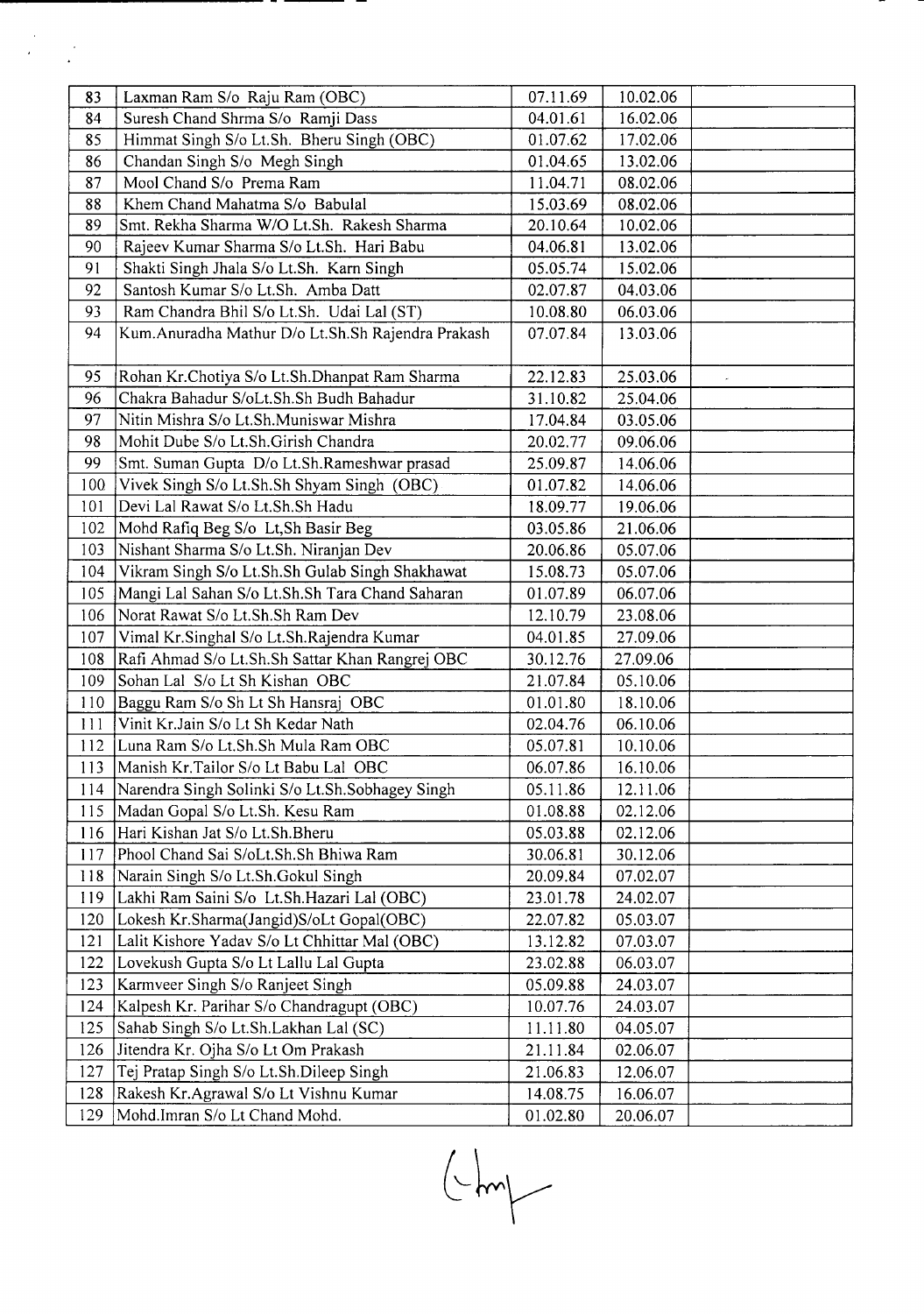| 130 | Veer Singh Jadam S/o Lt.Sh. Bhanwar Lal (OBC) (HC)  | 15.07.77 | 20.06.07 |  |
|-----|-----------------------------------------------------|----------|----------|--|
| 131 | Krishan Kr.Soni S/o Lt Budhi Prakash (OBC)          | 15.10.85 | 09.08.07 |  |
| 132 | Nadim Hussian S/o Lt Jayad Hussain                  | 21.06.82 | 14.08.07 |  |
| 133 | Mukesh Kr Saini S/o Lt Madan Lal (OBC)              | 19.07.86 | 16.08.07 |  |
| 134 | Mahesh Kumar S/o Lt Rajpal Singh(OBC)               | 03.07.88 | 16.08.07 |  |
| 135 | Chandra Prakash Meena S/oLt Ram Bharosi(ST)         | 03.11.87 | 17.08.07 |  |
| 136 | Shimboo Dayal Saini S/oLt Ram Kishore(OBC)          | 10.07.87 | 20.08.07 |  |
| 137 | Suresh Chhawa S/o Lt Manohar Lal(OBC)               | 20.04.89 | 25.08.07 |  |
| 138 | Laxmi Narain Gurjar S/o Lt Sri Nanda (OBC)          | 15.11.86 | 16.08.07 |  |
| 139 | Rakash Kumar S/o Lt Jagdish Pd.                     | 05.03.84 | 18.08.07 |  |
| 140 | Prankur Mathur S/o Lt Brahm Swaroop Mathur          | 24.06.85 | 23.08.07 |  |
| 141 | Ram Awatar Sain S/o Lt.Sh.Ramvilash(OBC)            | 01.10.90 | 23.08.07 |  |
| 142 | Vijay Singh S/o Lt Mal Singh (OBC)                  | 27.10.88 | 25.08.07 |  |
| 143 | Kamal Bhati S/o Lt.Sh.Om Prakash Nai (OBC)          | 13.01.84 | 24.08.07 |  |
| 144 | Lal Chand Saini S/o Lt .Ratan Lal (OBC)             | 21.07.89 | 25.08.07 |  |
| 145 | Chandra Veer Singh S/o Lt.Sh.Lal Singh Rathore      | 04.04.87 | 21.09.07 |  |
| 146 | Pankaj Jain S/o Lt.Sh.Om Babu Jain                  | 03.01.86 | 19.09.07 |  |
| 147 | Mahtab Singh S/o Lt.Sh.Har Hans Singh(OBC)(HC)      | 22.05.82 | 21.09.07 |  |
|     |                                                     |          |          |  |
| 148 | Sawarn Lal Kumawat S/o Lt.Sh.Bansidar(OBC)          | 05.01.76 | 21.09.07 |  |
| 149 | Khem Singh S/o Lt Amer Singh                        | 01.12.88 | 25.09.07 |  |
| 150 | Shankar Lal Mali S/o Lt.Sh.Mittu (OBC)              | 13.03.84 | 11.10.07 |  |
| 151 | Prem Kr.Sharma S/oLt.Sh.Sohan Lal                   | 03.09.82 | 27.09.07 |  |
| 152 | S. Vijaya Kr. Mankani S/o Lt. Sh. Kanhiya Lal       | 15.07.81 | 29.09.07 |  |
| 153 | Sunil Kr. S/oLt.Sh. Ram Kishore                     | 17.07.84 | 17.10.07 |  |
| 154 | Ravi Kr.Sharma/ Lt.Sh.Jagdish Prasad                | 12.08.80 | 11.10.07 |  |
| 155 | Smt. Manju Sharma W/o Lt.Sh.Rakesh Kr.Sharma        | 01.06.72 | 08.10.07 |  |
| 156 | Jitendra Singh /Lt.Sh. Virendra Singh (OBC)         | 05.07.83 | 02.11.07 |  |
| 157 | Deepak /Dhram Narain                                | 30.12.77 | 11.10.07 |  |
| 158 | Alok Kr.Saxena/Lt.Sh.Santosh Kumar                  | 10.01.80 | 26.10.07 |  |
| 159 | Suraj Mal Kumawat/Lt.Sh.Ishar (OBC)                 | 28.11.67 | 22.10.07 |  |
| 160 | Kailash Pati Vyas/Lt.Sh. Ramesh Kumar               | 10.08.86 | 27.10.07 |  |
| 161 | Tikam Singh/Lt.Sh.Tej Singh                         | 19.12.89 | 15.11.07 |  |
| 162 | Lekhraj Sharma/ Lt.Sh.Shambhu Dayal                 | 12.12.87 | 17.11.07 |  |
| 163 | Ashok Kr/Lt.Sh.Poonama Ram(OBC)                     | 01.07.87 | 15.02.08 |  |
| 164 | Jagdish Saini /Lt.Sh. Hukum Singh (OBC)             | 03.05.89 | 09.04.08 |  |
| 165 | Deepak Lad /Lt.Sh.Prakash Chand                     | 02.10.82 | 10.04.08 |  |
| 166 | Rajendra Kr. Sharma /Lt.Sh. Mukund Lal              | 16.04.76 | 09.04.08 |  |
| 167 | Gyan Chand Jain /Lt.Sh. Ratan Lal                   | 30.05.82 | 10.04.08 |  |
| 168 | Kanhaiya Lal Saini / Lt.Sh. Gopal Lal (Adopted Son) | 15.06.74 | 04.04.08 |  |
|     | (OBC)                                               |          |          |  |
| 169 | Virendra Singh/ Lt.Sh. Jai Kishan                   | 22.03.71 | 23.04.08 |  |
| 170 | Kishore /Lt.Sh.Govind Ram (OBC)                     | 23.04.81 | 17.04.08 |  |
| 171 | Brij Kishore/Lt.Sh.Kamal Singh (OBC)                | 02.12.89 | 19.05.08 |  |
| 172 | Magan Saini/Lt.Sh.Meeta Ram (OBC)                   | 01.06.87 | 28.05.08 |  |
| 173 | Bharat Kumar Kumawat/ Lt.Sh.K.K.Kumawat(OBC)        | 09.09.89 | 09.06.08 |  |
| 174 | Shiv Sahai Gurjar/Lt.Sh.Ram Chandra (OBC)           | 30.09.85 | 02.06.08 |  |
| 175 | Kum.Chinkal Sharma D/o Lt.Sh.Dinesh Kumar           | 24.10.88 | 09.07.08 |  |

 $\begin{picture}(220,20) \put(0,0){\line(1,0){10}} \put(15,0){\line(1,0){10}} \put(15,0){\line(1,0){10}} \put(15,0){\line(1,0){10}} \put(15,0){\line(1,0){10}} \put(15,0){\line(1,0){10}} \put(15,0){\line(1,0){10}} \put(15,0){\line(1,0){10}} \put(15,0){\line(1,0){10}} \put(15,0){\line(1,0){10}} \put(15,0){\line(1,0){10}} \put(15,0){\line($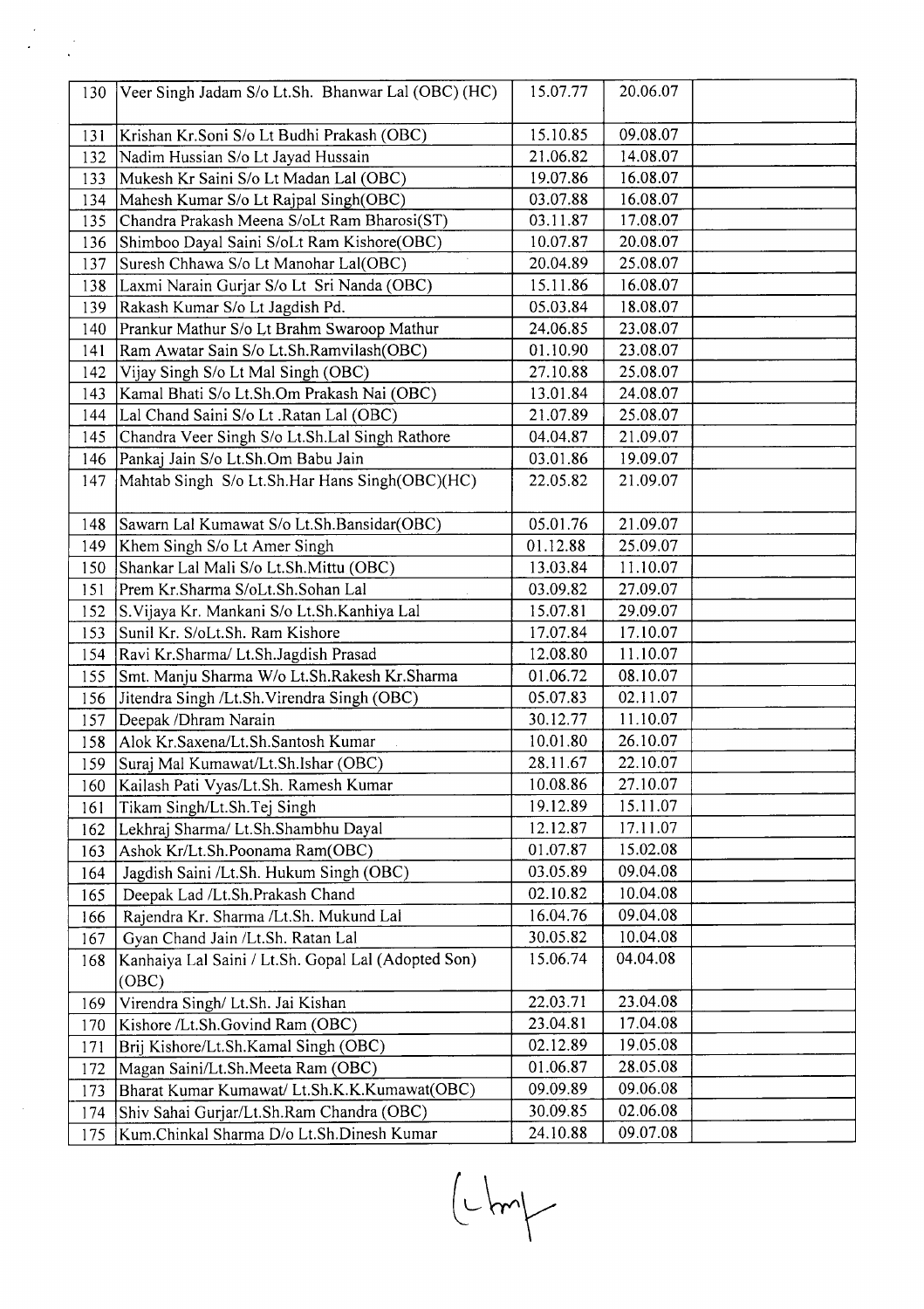|            | 176 Lalit Kr. Avasthi/ Lt. Sh. Devendra Kumar                                       | 01.01.69             | 11.07.08             |  |
|------------|-------------------------------------------------------------------------------------|----------------------|----------------------|--|
| 177        | Dhanraj Prajapat/ Lt.Sh.Ram Pal(OBC)                                                | 08.10.72             | 13.08.08             |  |
| 178        | Om Prakash Saini/ Lt.Sh.Suwa Lal (OBC)                                              | 29.04.85             | 04.09.08             |  |
| 179        | Durga Lal Saini/Lt.Sh.Bhudev Saini (OBC)                                            | 21.04.83             | 24.09.08             |  |
| 180        | Janak Singh/ Lt.Sh.Damodar Lal (OBC)                                                | 10.07.76             | 01.10.08             |  |
| 181        | Lokesh kr.Choubisa/Lt.Sh.Sh Lalit Kumar                                             | 01.03.81             | 27.10.08             |  |
| 182        | Mahaveer Pd.Sharma/ Lt.Sh.Madan Lal                                                 | 16.01.71             | 31.10.08             |  |
| 183        | Siv Bhagwan/ Lt.Sh.Poorna Ram                                                       | 10.08.84             | 01.11.08             |  |
| 184        | Kishan Lal Oad/ Lt.Sh.Bhanwar Lal (OBC)                                             | 05.06.84             | 06.11.08             |  |
| 185        | Neetu Singh/Lt.Sh.Sh Kishore Singh                                                  | 01.07.89             | 07.11.08             |  |
| 186        | Rakesh Jaiman/Lt.Sh.Sh Prabhu Dayal Sharma                                          | 05.07.85             | 22.12.08             |  |
| 187        | Manoj Kumar/Lt.Sh.Sh Mool Chand Saini (OBC)                                         | 03.05.91             | 24.12.08             |  |
| 188        | Babu Lal/ Moda Ram                                                                  | 10.07.61             | 26.12.08             |  |
| 189        | Krishan Lal/ Chaina Ram                                                             | 30.04.62             | 24.12.08             |  |
| 190        | Krishan Gopal Thanvi/ Nar Singh                                                     | 05.05.64             | 26.12.08             |  |
| 191        | Ram Kishan / Narsingh Das                                                           | 15.08.67             | 26.12.08             |  |
| 192        | Ashok Kumar / Lt.Sh.Banwari Lal                                                     | 06.09.87             | 01.01.09             |  |
| 193        | Ravi Sharma/ Lt.Sh.Babu Lal Sharma                                                  | 01.04.87             | 02.01.09             |  |
| 194        | Arvind Kr./Lt.Sh.Sh Ram Phool Jatav (SC)                                            | 25.03.87             | 06.01.09             |  |
| 195        | Gokul Saini/Lt.Sh.Hanuman Saini (OBC)                                               | 13.07.84             | 16.01.09             |  |
| 196        | Rajendra Kumar/ Lt.Sh. Bhanwar Lal                                                  | 06.05.80             | 28.01.09             |  |
| 197        | Nemi Chand/Lt.Sh. Pema Ram (OBC)                                                    | 05.08.90             | 02.02.09             |  |
| 198        | Smt. Rekha Bhardwaj W/o Lt.Sh.Ashok Kr. Sharma                                      | 03.07.69             | 05.02.09             |  |
| 199        | Gulab Singh/ Lt.Sh. Swaroop Singh Rathore                                           | 01.07.89             | 16.02.09             |  |
| 200        | Mohit Mathur / Lt.Sh. Deen Dayal Mathur                                             | 24.01.89             | 20.02.09             |  |
| 201        | Mohd. Shareef / Lt.Sh. Shahbuddhin                                                  | 01.06.81             | 01.05.09             |  |
| 202        | Amit Acharya / Lt.Sh. Brij Gopal Acharya                                            | 04.04.82             | 29.05.09             |  |
| 203        | Iqubal Khan / Lt.Sh. Sher Khan                                                      | 05.05.82             | 01.06.09             |  |
| 204        | Mangal Singh / Lt.Sh.Bhanwar Singh Bika                                             | 01.07.78             | 03.06.09             |  |
| 205        | Basant Bihari Mathur/ Lt.Sh.Govind Bihari                                           | 16.02.75             | 05.06.09             |  |
| 206        | Kajore Mal Gurjar / Lt.Sh. Meva Ram                                                 | 15.09.85             | 15.06.09             |  |
| 207        | Rakesh Kumar / Lt.Sh. Natthi Lal (SC)                                               | 15.07.80             | 18.06.09             |  |
| 208        | Deepak Verma / Lt.Sh. Ajeet Singh (OBC)                                             | 30.11.79             | 19.06.09             |  |
| 209        | Surendra Kathat / Lt.Sh. Kuka (OBC)                                                 | 02.12.89             | 21.06.09             |  |
| 210        | Kum. Sangeeta Mathur D/o Lt.Sh. Shiv Chand Mathur                                   | 09.07.88             | 06.07.09             |  |
|            |                                                                                     |                      |                      |  |
| 211        | Bhagwan Sahai Sharma/Lt.Sh.Shiv Prasad                                              | 15.07.86             | 06.07.09             |  |
| 212        | Kum.Shivangi /D/o Lt.Sh.Prem Kr.Chouhan                                             | 26.12.88             | 10.07.09             |  |
| 213        | Sanwar Khan/Lt.Sh.Daulat Khan                                                       | 06.06.74             | 13.07.09             |  |
| 214<br>215 | Balveer Singh /Lt.Sh.Mahaveer Singh                                                 | 07.06.86<br>04.01.81 | 13.07.09<br>23.07.09 |  |
|            | Datar Singh/Lt.Sh. Hari Om Gehlot (OBC)                                             |                      |                      |  |
| 216<br>217 | Jitendra Kr.Ramchandani/Lt.Sh.Haresh Kumar<br>Hitesh Ameta/Lt.Sh.Dinesh Chand Ameta | 26.06.89<br>12.09.86 | 23.07.09<br>23.07.09 |  |
| 218        |                                                                                     | 01.02.83             | 24.07.09             |  |
| 219        | Naresh Kr.Dahiya/Lt.Sh.Dayanand (SC)<br>Manoj Kr.Sharma/Lt.Sh.Ghan Shyam            | 01.11.83             | 31.07.09             |  |
| 220        | Ram Kr.Ranga/Lt.Sh.Jugal Kishore                                                    | 21.06.75             | 07.08.09             |  |
| 221        | Sunil Kr.Sharma/Lt.Sh.Mahendra Kr.Sharma                                            | 07.09.76             | 12.08.09             |  |
| 222        | Raj Kumar/ Lt.Sh.Brikhbhan Singh (OBC)                                              | 12.05.85             | 13.08.09             |  |
| 223        | Mahendra Singh Rajawat/Lt.Sh.Vishnu Singh(OBC)                                      | 29.07.81             | 28.08.09             |  |
|            |                                                                                     |                      |                      |  |

 $\mathcal{L}^{\mathcal{A}}$ 

 $(\Leftrightarrow m)$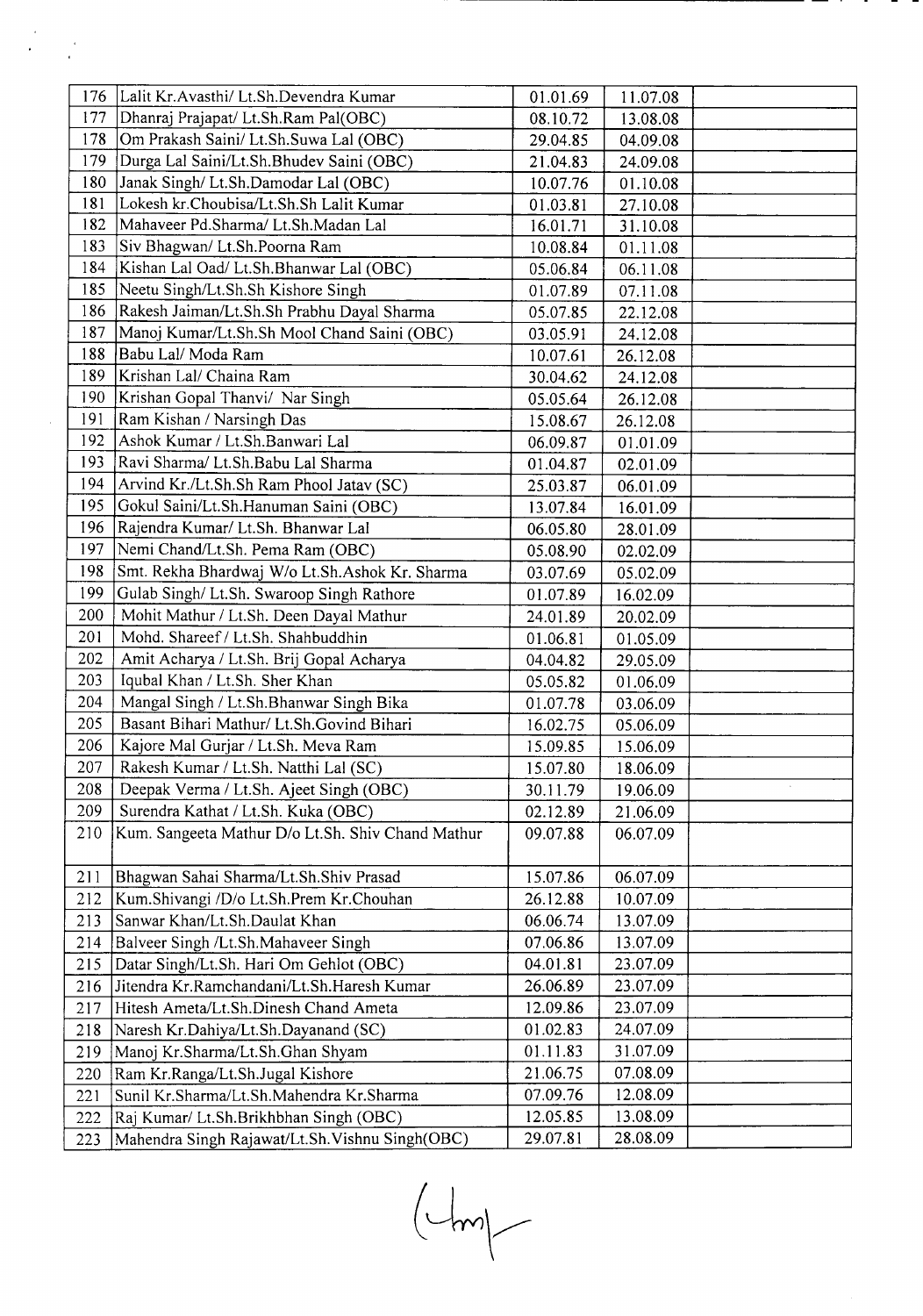| 224 | Kum. Aakanksha Shukla D/o Lt.Sh.Suresh Kumar            | 14.01.91 | 11.09.09 |  |
|-----|---------------------------------------------------------|----------|----------|--|
| 225 | Daya Ram Choudhary/Lt.Sh.Jagdish Narain (OBC)           | 25.06.85 | 15.09.09 |  |
| 226 | Ram Swaroop Jat/Lt.Sh.Jangali Ram (OBC)                 | 10.07.91 | 16.09.09 |  |
| 227 | Raju Ram/ Lt.Sh.Babu Lal (OBC)                          | 04.08.90 | 25.09.09 |  |
| 228 | Dhanpat Sain / Lt.Sh.Hari Kishan (OBC)                  | 02.05.78 | 29.09.09 |  |
| 229 | Dinesh Gurjar / Lt.Sh. Nathu Lal (OBC)                  | 02.10.89 | 29.09.09 |  |
| 230 | Ranchhor Ram/Lt.Sh. Deva Ram (OBC)                      | 07.11.90 | 30.09.09 |  |
| 231 | Jai Prakash Jani S/o Uma Ram Jani (OBC)                 | 06.04.91 | 05.10.09 |  |
| 232 | Ram / Lt.Sh. Phool Chand                                | 10.12.76 | 07.10.09 |  |
| 233 | Prahlad Singh / Lt.Sh. Shankar Singh                    | 09.07.86 | 07.10.09 |  |
| 234 | Pankaj Sharma /Lt.Sh. Akshay Kumar                      | 13.05.92 | 12.10.09 |  |
| 235 | Vishvendra Kumar Sharma /Lt.Sh. Vishambhar Dayal        | 15.08.76 | 15.10.09 |  |
| 236 | Shravan Kumar / Lt.Sh. Hari Ram (OBC)                   | 28.11.84 | 22.10.09 |  |
| 237 | Gopal Lal Gurjar /Lt.Sh.Chhitar Lal (OBC)               | 03.08.85 | 26.10.09 |  |
| 238 | Rajesh Kishanani / Lt.Sh. Sajjan Singh                  | 20.05.73 | 25.11.09 |  |
| 239 | Smt. Usha Saini W/o Lt.Sh. Rajesh Kr. Saini (OBC)       | 02.11.73 | 26.11.09 |  |
| 240 | Nandu Singh / Mangal Singh (Ex. Service Man) (HC)       | 01.07.77 | 27.11.09 |  |
| 241 | Sandeep Kr. Sura /Lt.Sh. Basesar Singh (OBC)            | 10.04.92 | 04.12.09 |  |
| 242 | Kishori Lal / Lt.Sh. Bodu Ram (OBC)                     | 20.05.79 | 07.12.09 |  |
| 243 | Deepak Saini / Lt.Sh. Rajendra Pd. Saini (OBC)          | 09.09.87 | 21.12.09 |  |
| 244 | Suresh Kumar / Nopa Ram (OBC)                           | 29.04.90 | 21.12.09 |  |
| 245 | Yogesh Kumar/ Lt.Sh. Om Prakash (OBC)                   | 12.09.87 | 25.01.10 |  |
| 246 | Ravi Pandya / Lt.Sh. Harish Chandra Pandya              | 07.04.85 | 29.01.10 |  |
| 247 | Sandeep Kumar / Mahendra Singh                          | 17.07.89 | 05.02.10 |  |
| 248 | Bishan Singh / Lt.Sh. Vijay Singh (OBC)                 | 01.01.90 | 08.02.10 |  |
| 249 | Ashok Dhedu / Lt.Sh. Mangla Ram (OBC)                   | 10.06.90 | 09.02.10 |  |
| 250 | Prakash Chand Dangi / Lt.Sh. Lal Chand (OBC)            | 03.03.86 | 10.02.10 |  |
| 251 | Sagar Kumar/Hoshiyar Singh (OBC)                        | 25.06.83 | 25.02.10 |  |
| 252 | Ravindra Kumar / Amar Singh (Ex.Serv.) (OBC)            | 11.11.69 | 29.03.10 |  |
| 253 | Virendra Kr. Kumawat/ Chhitar (OBC)                     | 10.09.84 | 05.04.10 |  |
| 254 | Smt. Vandana Verma W/o Lt.Sh. Pramod Kr. Verma<br>(OBC) | 29.02.68 | 07.04.10 |  |
| 255 | Ashok Kr. Solanki/ Labhu Ram (OBC)                      | 11.03.86 | 12.05.10 |  |
| 256 | Mohd. Rashid Mansuri/Mohd. Shareef (OBC)                | 05.02.93 | 12.05.10 |  |
| 257 | Bheem Sain/Poonam Chand (OBC)                           | 23.11.87 | 18.05.10 |  |
| 258 | Jai Singh Rawat/ Zora (OBC)                             | 17.11.86 | 19.05.10 |  |
| 259 | Vikram Singh/ Shiv Singh (OBC)                          | 15.10.91 | 24.05.10 |  |
| 260 | Vijay Kr. Bhavasar / Lt.Sh. Gajendra (OBC)              | 29.12.82 | 28.06.10 |  |
| 261 | Bhuvanesh Soni / Lt.Sh. Vasudev Soni (OBC)              | 16.11.88 | 18.10.10 |  |
| 262 | Pappu Lal Kumawat/Nanag Ran (OBC)                       | 10.02.93 | 29.10.10 |  |
| 263 | Lallu Lal Saini/Chanda Lal (OBC)                        | 18.02.60 | 27.10.10 |  |
| 264 | Rishi Raj/ Mohar Singh (SC)                             | 25.04.76 | 28.10.10 |  |
| 265 | Manoj Kumar/ Satya Narain Mathur                        | 28.12.69 | 28.10.10 |  |
| 266 | Manoj Kumar / Lt.Sh. Shrichand Yadav (OBC)              | 09.01.88 | 19.01.11 |  |
| 267 | Anwar Hussain / Lt.Sh. Akbar (OBC)                      | 14.11.89 | 27.05.11 |  |
| 268 | Smt. Meera Kumari W/o Lt.Sh. Kirshan Lal (OBC)          | 05.08.77 | 03.06.11 |  |
| 269 | Bheru Lal Mali / Lt.Sh. Narain Mali (OBC)               | 18.09.76 | 15.06.11 |  |

 $\begin{tabular}{|c|c|c|} \hline \quad \quad & \quad \quad & \quad \quad & \quad \quad \\ \hline \hline \quad \quad & \quad \quad & \quad \quad & \quad \quad \\ \hline \quad \quad & \quad \quad & \quad \quad & \quad \quad \\ \hline \quad \quad & \quad \quad & \quad \quad & \quad \quad \\ \hline \quad \quad & \quad \quad & \quad \quad & \quad \quad \\ \hline \end{tabular}$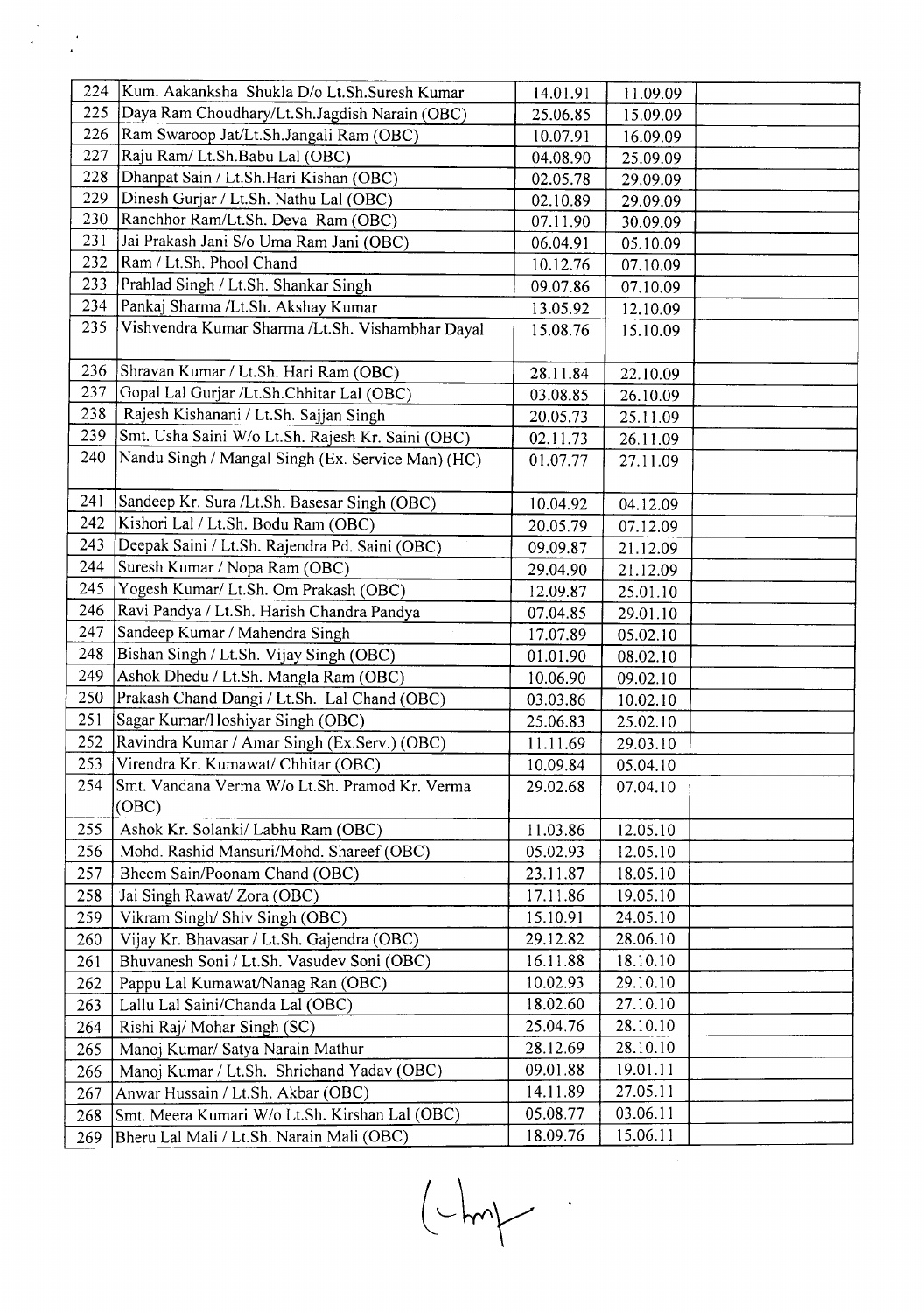| 270 | Surendra Kumar Mevaliya / Lt.Sh. Ram Karan Raigar<br>(SC) | 11.11.79 | 01.07.11 |  |
|-----|-----------------------------------------------------------|----------|----------|--|
| 271 | Karan Singh Gurjar /Lt.Sh. Ram Kishan Gurjar (OBC)        | 10.07.81 | 07.07.11 |  |
| 272 | Ashish Mathur / Lt.Sh. O.P. Mathur                        | 11.07.74 | 04.08.11 |  |
| 273 | Smt. Sajana Devi W/o Lt.Sh. Sultan Singh (OBC)            | 20.07.85 | 10.08.11 |  |
| 274 | Amba Lal Meena / Lt.Sh. Lachha Ram Meena (ST)             | 01.07.82 | 10.08.11 |  |
| 275 | Virendra Kumar / Lt.Sh. Mam Chand (OBC)                   | 26.01.91 | 19.08.11 |  |
| 276 | Nitesh Kumar /Lt.Sh. Ramswaroop Soni (OBC)                | 05.07.89 | 23.08.11 |  |
| 277 | Sandeep Kumar / Lt.Sh. Arjun Ram (OBC)                    | 20.05.92 | 25.08.11 |  |
| 278 | Gosai Ram / Lt.Sh. Hanuman Ram (OBC)                      | 30.06.92 | 12.09.11 |  |
| 279 | Smt. Durgesh Kanwar W/o Lt.Sh. Bhanwar Singh (OBC)        | 07.12.66 | 21.09.11 |  |
| 280 | Narendra Basera / Lt.Sh. Raghuveer Singh Basera (OBC)     | 26.07.87 | 29.09.11 |  |
| 281 | Sunil Kr. Mali / Lt.Sh. Bhau Lal Mali (OBC)               | 02.10.90 | 03.11.11 |  |
| 282 | Rajendra Singh Jat / Sh. Peeru Ram (OBC)                  | 04.02.64 | 25.11.11 |  |
| 283 | Karore Mal Yadav / Sh. Chhitar Mal (OBC)                  | 07.07.68 | 30.11.11 |  |
| 284 | Mangi Lal / Sh. Ramaji                                    | 15.12.63 | 25.11.11 |  |
| 285 | Shiv Prasad / Sh. Jetha Ram                               | 05.08.59 | 24.11.11 |  |
| 286 | Kumbh Raj / Sh. Dhokar Ram (OBC)                          | 10.10.70 | 24.11.11 |  |
| 287 | Ratan Singh / Sh. Jhanwari Singh                          | 02.05.71 | 24.11.11 |  |
| 288 | Ram Prakash Meena / Lt.Sh. Balu Ram (ST)                  | 17.03.86 | 14.12.11 |  |
| 289 | Ajeet Singh Bhamu / Lt.Sh. Jawahar Lal (OBC)              | 02.01.92 | 14.12.11 |  |
| 290 | Smt. Poonam Devi W/O Lt.Sh. Hawa Singh (OBC)              | 04.06.88 | 25.12.11 |  |
| 291 | Suraj Bunkar / Lt.Sh. Prabhu (SC)                         | 08.03.85 | 08.12.11 |  |
| 292 | Naveen Kumar Meena / Lt.Sh. Kamlesh Kumar (ST)            | 27.08.91 | 19.12.11 |  |
| 293 | Ram Niwas Bairwa / Lt.Sh. Jairam (SC)                     | 05.07.90 | 03.01.12 |  |
| 294 | Raju Singh Gurjar / Lt.Sh. Prabhu Dayal (SBC)             | 10.07.85 | 20.01.12 |  |
| 295 | Smt. Anjana Devi W/o Lt.Sh. Pramod Kumar (OBC)            | 01.07.90 | 25.01.12 |  |
| 296 | Smt. Suman Devi W/o Lt.Sh. Shriram Githala (OBC)          | 15.12.82 | 08.02.12 |  |
| 297 | Surya Prakash S/o Lt.Sh. Devendra Prasad (OBC)            | 02.05.92 | 26.03.12 |  |
| 298 | Roop Singh S/o Lt.Sh. Buddhi Ram (OBC)                    | 04.02.72 | 09.05.12 |  |
| 299 | Manoj Kr. Dagur S/o Lt.Sh. Soran Singh (OBC)              | 18.08.88 | 14.05.12 |  |
| 300 | Manoj Mahavar S/o Lt.Sh. Mahadev (SC)                     | 13.10.93 | 18.06.12 |  |
| 301 | Suresh Saini S/o Lt.Sh. Babu Lal Saini (OBC)              | 18.12.94 | 28.06.12 |  |
| 302 | Ashok Kr. Gurjar S/o Lt.Sh. Kajore Mam Gurjar (SBC)       | 03.06.94 | 04.07.12 |  |
| 303 | Prem Shankar S/o Lt.Sh. Sughar Singh (SC)                 | 14.04.94 | 05.10.12 |  |
| 304 | Pawan Kr. Saini S/o Lt.Sh. Chhote Lal (OBC)               | 22.11.81 | 08.10.12 |  |
| 305 | Vijay Goutam S/o Lt.Sh. Bhanwar Lal Hathila (SC)          | 30.04.89 | 17.10.12 |  |
| 306 | Mukesh Nijharaniya S/o Lt.Sh. Gopal Lal (SC)              | 01.01.93 | 17.10.12 |  |
| 307 | Mudit Gurjar S/o Lt.Sh. Ram Chandra Gurjar (SBC)          | 24.06.87 | 19.10.12 |  |
| 308 | Smt. Deepika Chauhau W/o Lt.Sh. Vikram Singh (OBC)        | 05.12.89 | 06.11.12 |  |
| 309 | Mukesh Kr. Gurjar S/o Lt.Sh. Kanhaiya (SBC)               | 14.07.91 | 9.11.12  |  |
| 310 | Ram Babu Lodha S/o Lt.Sh. Gopal Lal (OBC)                 | 16.04.86 | 30.11.12 |  |
| 311 | Ashok Kr. Shinchi S/o Lt.Sh. Rajkumar Khinchi (SC)        | 09.09.87 | 05.12.12 |  |

 $(-\mu)$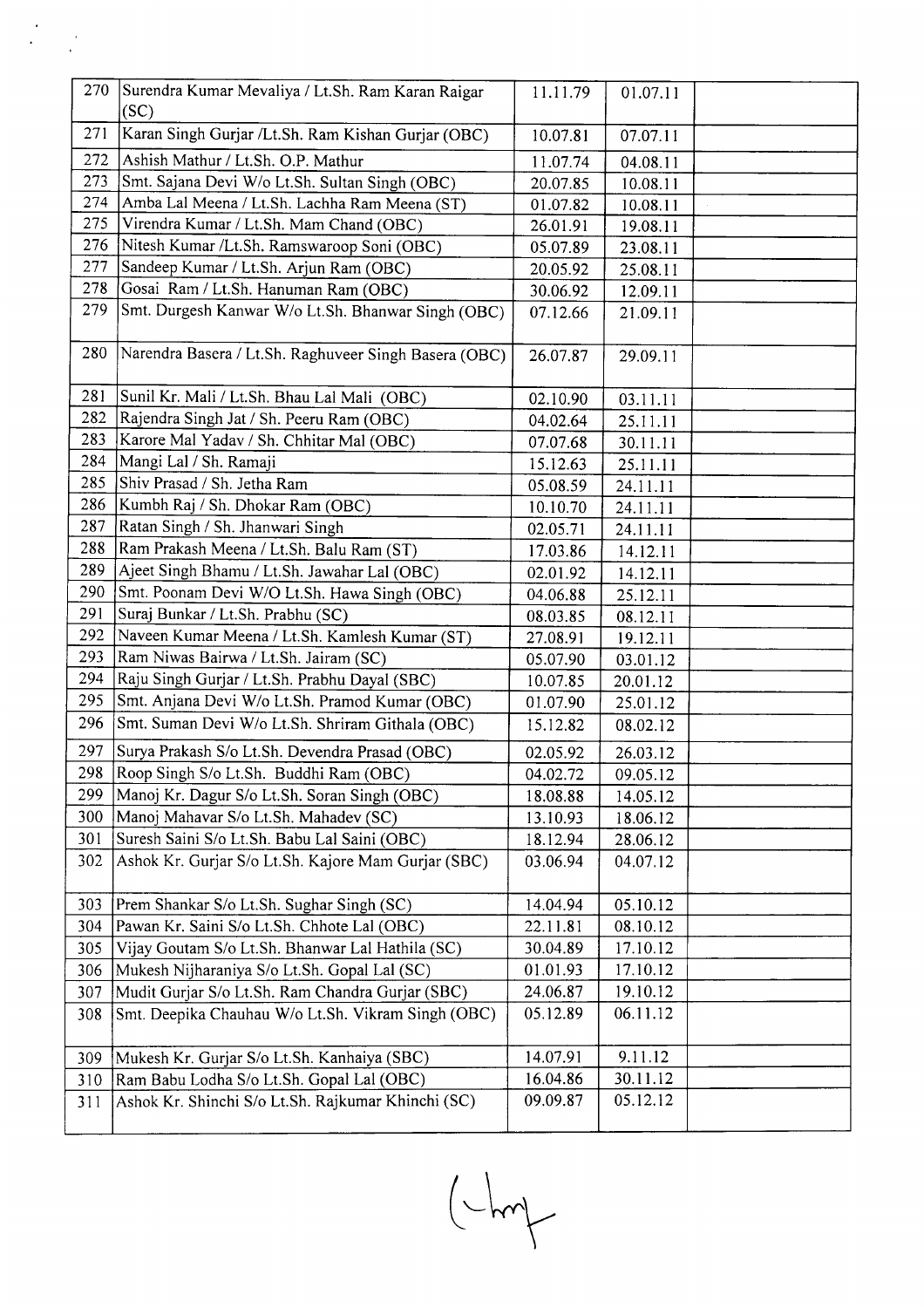|     | 312 Navratan Lakhera S/o Lt.Sh. Shrawan Kumar (SC) | 25.05.83 | 12.12.12         |
|-----|----------------------------------------------------|----------|------------------|
|     | 313   Ramesh Kumar S/o Lt.Sh. Moola Ram   (OBC)    | 15.03.87 | 13.12.12         |
| 314 | Sunil Mali S/o Lt.Sh. Bheru Lal Mali (OBC)         | 24.04.92 | 21.12.12         |
| 315 | Dinesh Kumar S/o Lt.Sh. Bacchu Singh (OBC)         | 10.03.79 | 31.12.12 (A/N)   |
| 316 | Deepak Saini S/o Lt.Sh. Godu (OBC)                 | 04.03.95 | 10.01.13         |
| 317 | Mukh Ram S/o Lt.Sh. Hanumanaram (OBC)              | 10.01.83 | 07.02.13         |
| 318 | Lokesh Choudhary S/o Lt.Sh. Chanda Lal (OBC)       | 07.09.93 | 08.01.13         |
| 319 | Rajendra Suman S/o Lt.Sh. Mohan Lal (OBC)          | 06.06.83 | 17.01.13         |
| 320 | Vikas Saini S/o Lt.Sh. Nemi Chand (OBC)            | 12.12.89 | 07.02.13         |
| 321 | Mukesh Kr. Meena S/o Lt.Sh. Sita Ram Meena (ST)    | 15.08.90 | 06.02.13         |
| 322 | Bhawani S/o Lt.Sh. Balram (SC)                     | 04.05.93 | 19.06.13         |
| 323 | Pradeep Kr. Gaur S/o Lt. Sh. Heera lal Gaur        | 15.04.71 | 20.09.13 (A/N)   |
| 324 | Dhara Singh S/o Lt. Sh. Prabhu Singh               | 05.09.77 | 23.09.13         |
| 325 | Sitaram Sharma S/o Nanu Ram Sharma                 | 10.07.64 | 20.09.13 (A/N)   |
| 326 | Ashok Kr. Upadhya S/o Rameshwar lal                | 06.03.72 | 23.09.13 $(A/N)$ |
| 327 | Ganesh Lal Raigar S/o Gangaram Raigar (SC) (HC)    | 22.07.64 | 27.09.13         |
| 328 | Durgashankar Acharya S/o Devakinandan              | 15.08.60 | 20.09.13 $(A/N)$ |
| 329 | Riyaz Khan S/o Allahnoor Khan                      | 31.01.66 | 20.09.13         |
| 330 | Mahendra Kr. Godara S/o Anop Chand                 | 15.06.71 | 20.09.13 (A/N)   |
| 331 | Bheru Lal Bhoi S/o Amaraji Bhoi (OBC)              | 29.08.64 | 23.09.13         |
| 332 | Mahesh Chand Sain S/o Bhagwan Sahai                | 15.10.63 | 23.09.13 (A/N)   |
| 333 | Kripal Singh S/o Gulab Singh (OBC)                 | 01.01.63 | 20.09.13         |
| 334 | Smt. Manjulata Prajapat S/o Chhanwar Lal (OBC)     | 15.06.67 | 20.09.13         |
| 335 | Mool Singh S/o Mangi Lal (OBC)                     | 01.02.66 | $20.09.13$ (A/N) |
| 336 | Sanjay Kumar S/o Moti Shankar (SC)                 | 01.01.75 | 24.09.13         |
| 337 | Manohar Lal Gameti S/o Gordhan Lal (ST)            | 05.04.77 | 23.09.13         |
| 338 | Lal Singh S/o Digar Singh                          | 22.03.80 | 23.09.13         |
| 339 | Padam Singh S/o Ram Swaroop singh (OBC)            | 03.08.60 | 21.09.13         |
| 340 | Babu Lal S/o Ram Dayal (OBC)                       | 01.03.64 | 20.09.13         |
| 341 | Vinodpuri Goswami S/o Heerapuri Goswami            | 26.12.65 | 23.09.13         |
| 342 | Rajendra Prasad S/o Mansa Ram                      | 25.10.69 | 23.09.13         |
| 343 | Nand Kishore Saini S/o Narain Lal                  | 03.02.66 | 23.09.13 (A/N)   |
| 344 | Hanuman Sahai Gurjar S/o Heera Lal Gurjar (OBC)    | 10.07.78 | 25.09.13         |
| 345 | Abrar S/o Abdul Gani                               | 05.05.79 | 23.09.13         |
| 346 | Ramavatar Sharma S/o Shyam Sundar                  | 01.09.59 | 23.09.13         |
| 347 | Meetha Lal S/o Chhogaram ji (OBC)                  | 02.05.76 | 23.09.13         |
| 348 | Rajesh Kr. Tanwar S/o Om Prakash                   | 15.07.74 | 23.09.13         |
| 349 | Gopal Kumawat S/o Chouthmal                        | 05.05.76 | 23.09.13         |
| 350 | Sunil Pareta S/o Ramkishan (OBC)                   | 16.03.80 | 20.09.13 (A/N)   |
| 351 | Jagdish Chand Gahlot S/o Veeramji Gahlot (OBC)     | 10.01.79 | 20.09.13         |
| 352 | Bharat Kumar Vyas S/o Surendra Kumar Vyas          | 22.10.79 | 15.03.13         |
| 353 | Ishwar Chand Pancholi S/o Hardev Pancholi          | 13.07.77 | 28.03.13         |
| 354 | Prem Singh S/o Gopi Ram (OBC)                      | 02.02.83 | 20.03.13         |
| 355 | Ashish Kumar Sharma S/o Mahesh Kumar Sharma        | 10.10.90 | 01.04.13         |
| 356 | Ghanshyam Verma S/o Satya Narayan Verma            | 09.07.80 | 08.03.13         |
| 357 | Ravindra Kumar Sharma S/o Kailashi Ram Sharma      | 17.09.85 | 08.03.13         |
| 358 | Vijay Singh Rawat S/o Gajendra Singh Rawat         | 23.11.75 | 02.05.13         |
| 359 | Jugal Kishore Tanwar S/oSanwar Lal Tanwar          | 17.10.76 | 13.03.13         |
| 360 | Bharat Sharma S/o Niranjan Lal Sharma              | 04.11.89 | 06.03.13         |

 $\frac{d}{dt} \left( \frac{d}{dt} \right) = \frac{1}{2} \left( \frac{d}{dt} \right)$ 

 $\begin{picture}(120,10) \put(0,0){\line(1,0){10}} \put(15,0){\line(1,0){10}} \put(15,0){\line(1,0){10}} \put(15,0){\line(1,0){10}} \put(15,0){\line(1,0){10}} \put(15,0){\line(1,0){10}} \put(15,0){\line(1,0){10}} \put(15,0){\line(1,0){10}} \put(15,0){\line(1,0){10}} \put(15,0){\line(1,0){10}} \put(15,0){\line(1,0){10}} \put(15,0){\line($ 

 $\mathcal{A}^{\mathcal{A}}$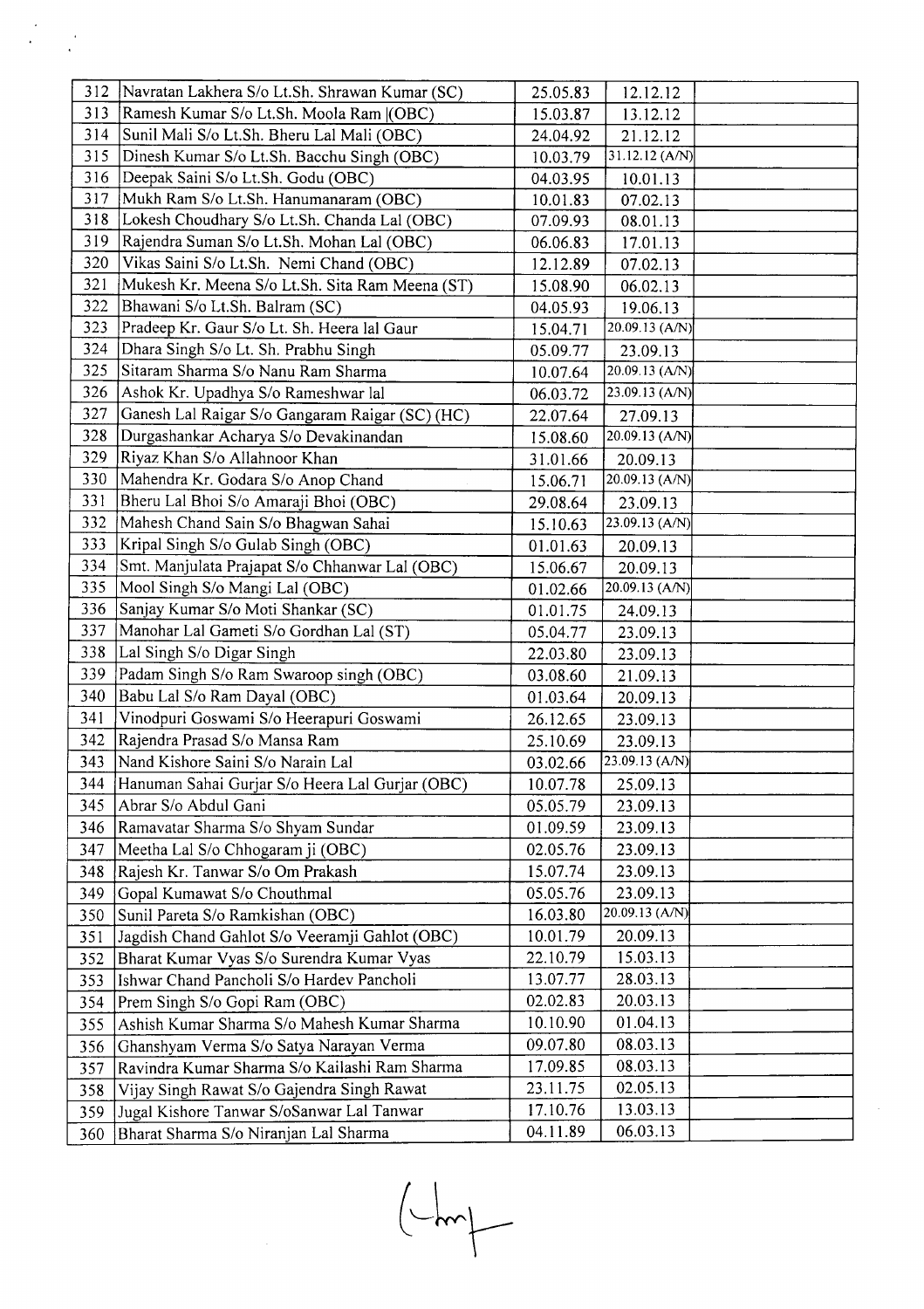| 361 | Magraj Tanwar S/o Radheyshyam Tanwar (OBC)           | 02.04.79 | 08.03.13 |  |
|-----|------------------------------------------------------|----------|----------|--|
| 362 | Satyabhan S/o Ramroop Singh                          | 10.08.85 | 11.03.13 |  |
| 363 | Ashish Paliwal S/o Ram Prasad Paliwal                | 14.07.93 | 06.03.13 |  |
| 364 | Naveen Kumar Sharma S/o Om Prakash Sharma            | 04.06.89 | 13.03.13 |  |
| 365 | Rishabh Kumar Jain S/o Babu Lal Jain                 | 03.04.82 | 06.03.13 |  |
| 366 | Harish Kumar Dixit S/o Sh. Gopi Chand Disit          | 18.10.84 | 14.08.14 |  |
| 367 | Mahendra Singh Shekhawat S/o Sh. Hanuman Singh       | 11.09.82 | 07.08.14 |  |
| 368 | Dilip Singh Rathore S/o Sh. Raghuveer Singh Rathore  | 01.07.89 | 01.08.14 |  |
| 369 | Chandrakant Sharma S/o Murari Lal Sharma             | 10.01.90 | 01.08.14 |  |
| 370 | Devendra Singh Chauhan S/o Sh. Jagdish Singh Chauhan | 05.04.76 | 23.07.14 |  |
|     |                                                      |          |          |  |
| 371 | Rajendra Singh S/o Sh. Dungar Singh Rathore          | 10.08.78 | 07.08.14 |  |
| 372 | Kuldeep Sharma S/o Sh. Shambhu Prakash Sharma        | 27.10.84 | 14.07.14 |  |
| 373 | Yudhisthar Vyas S/o Satya Narain Vyas                | 26.01.84 | 23.07.14 |  |
| 374 | Sunil Sharma S/o Sh. Prahlad Sharma                  | 02.11.88 | 17.07.14 |  |
| 375 | Ashish Sogani S/o Sh. Nirmal Kumar Jain              | 28.05.91 | 01.08.14 |  |
| 376 | Birendra Singh S/o Sh. Sitaram (OBC)                 | 15.10.84 | 16.07.14 |  |
| 377 | Raju Saini S/o Sh. Bubu Lal Saini                    | 01.09.76 | 23.07.14 |  |
| 378 | Satyanarain Morya S/o Sh. Ramesh Chand Morya (SC)    | 03.06.87 | 23.07.14 |  |
|     |                                                      |          |          |  |
| 379 | Sumer Singh Chouhan S/o Sh. Jai Gopal Singh (OBC)    | 18.07.87 | 19.07.14 |  |
| 380 | Smt. Sarita Yadav D/o Hari Narain Yadav              | 02.12.88 | 10.04.13 |  |
| 381 | Anand Singh BhaTi S/o Sh. Rajendra Bhati             | 24.09.87 | 11.07.14 |  |
| 382 | Giriraj Singh S/o Sh. Girdhari lal Hasal (SC)        | 26.09.82 | 06.08.14 |  |
| 383 | Rajaram Rewar S/o Sh. Narain Rao                     | 22.09.84 | 21.07.14 |  |
| 384 | Umesh Kumar S/o Chandu Lal (SC)                      | 18.07.83 | 11.07.14 |  |
| 385 | Shish Ram Saini S/0 Mahaveer Prasad Saini            | 06.06.72 | 11.07.14 |  |
| 386 | Niyaz Ahmad S/o Sh. Nisar Ahmad (OBC)                | 10.10.87 | 04.08.14 |  |
| 387 | Devi Lal Jat S/o Sh. Prabhu Dayal Jat (OBC)          | 02.04.90 | 22.07.14 |  |
| 388 | Deepak Gehlot S/o Sh. Mukesh Kumar Gehlot (SC)       | 20.01.88 | 21.07.14 |  |
| 389 | Ram Lal Saini S/o Sh. Jhabbu Ram (OBC)               | 01.07.86 | 25.08.14 |  |
| 390 | Ashwani Kumar Swami S/o Sh. Shiv Ratan Swami         | 13.09.87 | 01.08.14 |  |
| 391 | Rajendra Kumar S/o Sh. Ishwar Das                    | 10.06.84 | 06.08.14 |  |
| 392 | Manish Kumar S/o Shiv Ram (SC)                       | 14.08.88 | 14.03.13 |  |
| 393 | Lokesh Kumar S/o Sh. Mohan Singh                     | 20.08.90 | 15.07.14 |  |
| 394 | Suresh Kumar Yadav S/o Kajor Mal Yadav (OBC)         | 16.09.92 | 31.07.14 |  |
| 395 | Renu Sharma S/o Sh. Dihesh Bandhu Sharma             | 29.11.79 | 20.02.15 |  |
| 396 | Girdhari Lal Meena S/o Sh. Lakhan Lal Meena (ST)     | 08.09.83 | 13.08.14 |  |
| 397 | Hansraj Rachiyata S/o Sh. Rameshwar Lal (SC)         | 20.05.75 | 21.07.14 |  |
| 398 | Vinod Kumar Chauhan S/o Chainkaran Chauhan (SC)      | 13.04.84 | 18.07.14 |  |
|     | (B/L)                                                |          |          |  |
| 399 | Vikram Kr. Dholi S/o Shiv Charan Dholi (SC) (HC)     | 10.05.86 | 31.05.13 |  |
| 400 | Ms. Kusum Lata D/o Lt. Sh. Kewal Ram Jatav (SC)      | 22.06.82 | 14.03.13 |  |
| 401 | Kailash Chand Saini S/o Lt.Sh. Hanuman Saini         | 28.04.82 | 20.03.13 |  |
| 402 | Ramesh Kr. Pooniya S/o Lt. Sh. Gopi Ram (OBC)        | 05.03.90 | 18.04.13 |  |
| 403 | Manish Kumar S/o Lt.Sh. Mohar Singh (OBC)            | 10.08.94 | 30.04.13 |  |
| 404 | Pankaj Bhati S/o Lt.Sh. Udai Singh Bhati (OBC)       | 31.01.94 | 21.05.13 |  |
| 405 | Rajendra Kumar S/o Lt.Sh. Mohan Lal (SC)             | 13.12.87 | 10.07.13 |  |
| 406 | Raj Kumar Meena S/o Lt. Sh. Ram Kumar (ST)           | 15.8.93  | 21.08.13 |  |

 $\begin{picture}(120,10) \put(0,0){\line(1,0){10}} \put(15,0){\line(1,0){10}} \put(15,0){\line(1,0){10}} \put(15,0){\line(1,0){10}} \put(15,0){\line(1,0){10}} \put(15,0){\line(1,0){10}} \put(15,0){\line(1,0){10}} \put(15,0){\line(1,0){10}} \put(15,0){\line(1,0){10}} \put(15,0){\line(1,0){10}} \put(15,0){\line(1,0){10}} \put(15,0){\line($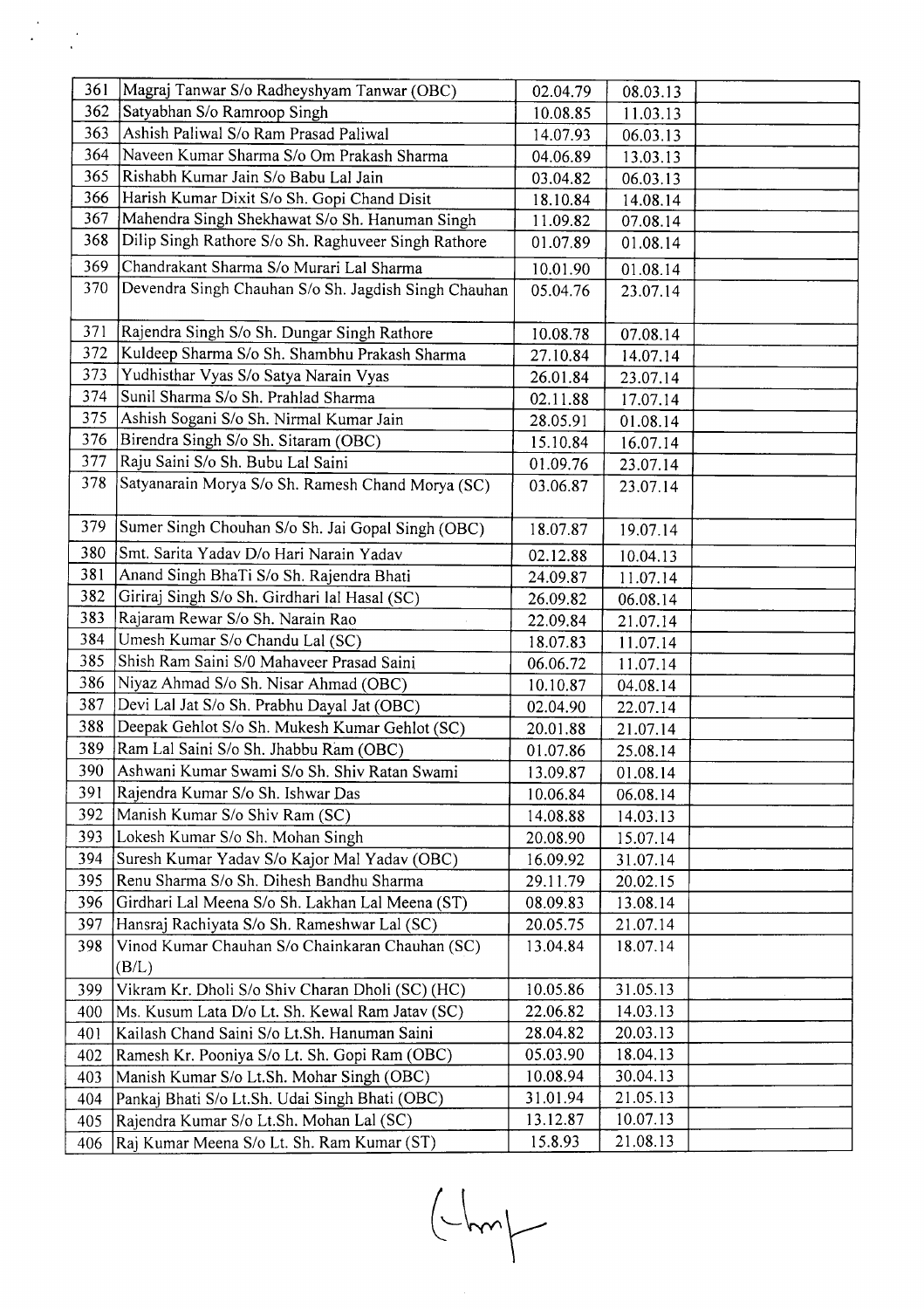| 407 |                                                                                |           |          |  |
|-----|--------------------------------------------------------------------------------|-----------|----------|--|
| 408 | Vikram Verma S/o Lt.Sh. Pooran Mal Verma (OBC)<br>Bhagwan S/o Nemi Chand (OBC) | 10.6.93   | 11.09.13 |  |
| 409 |                                                                                | 10.04.79  | 06.09.13 |  |
| 410 | Kundan Ram Mehra S/o Lt.Sh. Ramnarain (SC)                                     | 18.05.91  | 01.10.13 |  |
| 411 | Premshankar Lodha S/o Lt.Sh. Ram Babu (OBC)                                    | 21.03.85  | 10.01.14 |  |
| 412 | Hitesh Kumar S/o Lt.Sh. Shyam Singh (SC)                                       | 31.10.91  | 15.01.14 |  |
| 413 | Mukesh Mali S/o Lt.Sh. Prahlad Mali (OBC)                                      | 25.04.92  | 23.01.14 |  |
|     | Ramdhan Meena S/o Lt.Sh. Panchu Ram Meena (ST)                                 | 05.04.94  | 31.01.14 |  |
| 414 | Ganpat Ram S/o Lt.Sh. Sukharam (OBC)                                           | 01.07.82  | 13.02.14 |  |
| 415 | Udal Singh S/o Lt.Sh. Babu (OBC)                                               | 08.07.87  | 09.06.14 |  |
| 416 | Asuram Choudhary S/o Lt.Sh. Bhanwar Lal Choudhary                              | 06.10.90  | 19.06.14 |  |
|     | (OBC)                                                                          |           |          |  |
| 417 | Sunil Sanin S/o Lt.Sh. Vinod Kumar Saini (OBC)                                 | 07.09.93  | 24.06.14 |  |
| 418 | Kamal Kant Bahtiya S/o Lt.Sh. Kalyan (SC)                                      | 26.07.84  | 27.06.14 |  |
| 419 | Bheru Singh Cheeta S/o Lt.Sh. Amaru Cheeta (OBC)                               | 05.01.91  | 03.02.14 |  |
| 420 | Badriram Prajapat S/o Lt.Sh. Godu Ram (OBC)                                    | 13.02.82  | 09.09.14 |  |
| 421 | Rajesh S/o Lt.Sh. Om Prakash (SC)                                              | 03.03.95  | 26.09.14 |  |
| 422 | Premsukh Bidiyasar S/o Lt.Sh. Mangi Lal (OBC)                                  | 11.09.92  |          |  |
| 423 | Manoj Kumar Verma S/o Ramswaroop Bairwa (SC)                                   | 02.06.91  |          |  |
| 424 | Deepak Bunkar S/o Lt.Sh. Lal Chand (SC)                                        | 03.07.90  |          |  |
| 425 | Sandeep Kumar S/o Lt.Sh. Shishram (OBC)                                        | 05.05.94  |          |  |
| 426 | Subhash Chandra S/o Lt.Sh. Sheopat Ram (SC)                                    | 07.09.95  |          |  |
| 427 | Shriram Chauhan S/o Lt.Sh. Shankar Lal (SC)                                    | 01.01.84  |          |  |
| 428 | Hitesh Dhabai S/o Lt. Sh. Hem Chand Dhabai                                     | 06.11.93  |          |  |
| 429 | Rajendra Prasad Saini S/o Lt.Sh. Ramji Lal Saini (OBC)                         |           | 27.05.15 |  |
|     |                                                                                | 12.06.96  | 28.05.15 |  |
| 430 | Lakhan Meena S/o Lt.Sh. Shivcharan Meena (ST)                                  | 04.07.92  |          |  |
| 431 | Narain Lal Bairwa S/o Lt.Sh. Mohan Lal (SC)                                    | 14.07.88  | 01.06.15 |  |
| 432 | Prem Singh S/O Lt. Sh. Dhan Singh (OBC)                                        | 16.08.89  |          |  |
| 433 | Roshan Lal Bunkar S/O Lt.Sh. Gulla Ram Allas Gulab                             | 30.010.93 | 23.06.15 |  |
|     | Ram (SC)                                                                       |           |          |  |
| 434 | Laxman Singh S/o Lt.Sh. Megh Singh (SC)                                        |           |          |  |
| 435 | Manoj S/o Lt.Sh. Bhodu Ram (OBC)                                               | 15.08.82  | 28.07.15 |  |
| 436 | Vipin Kr. Nandariya S/o Lt.Sh. Babu Lal Koli (SC)                              | 10.06.93  | 29.07.15 |  |
| 437 | Surendra Kumar Suman / Lt.Sh. Prabhu Lal (OBC)                                 | 16.11.90  | 09.09.15 |  |
| 438 | Prakash Chand S/o Lt.Sh. Sussya (SC)                                           | 01.02.92  | 14.09.15 |  |
| 439 | Prem Chand Katara S/o Lt.Sh. Kalu Ram (ST)                                     | 09.07.94  |          |  |
| 440 | Lalit Suman S/o Lt.Sh. Ramesh Chandra (OBC) (HC)                               | 20.06.74  | 01.10.15 |  |
|     |                                                                                | 20.06.93  | 01.10.15 |  |
| 441 | Rajendra Kr. Meena S/o Lt.Sh. Ranjeeta Meena (ST)                              | 08.08.95  |          |  |
| 442 | Jitendra Karwasra S/o Lt.Sh. Mali Ram (OBC)                                    | 06.07.96  | 05.10.15 |  |
| 443 | Ishwar Singh S/o Lt.Sh. Lal Chand (OBC)                                        | 13.07.95  |          |  |
| 444 | Gopal S/o Lt.Sh. Amar Singh (Addopated Son) (OBC)                              | 10.02.91  |          |  |
|     |                                                                                |           |          |  |
| 445 | Surendra Jalthaniya S/o Lt.Sh. Harbux (SC)                                     | 17.02.90  | 05.11.15 |  |
| 446 | Vijay Kumar S/o Lt.Sh. Jagdish Prasad (SC)                                     | 02.07.96  | 06.11.15 |  |
| 447 | Preetam Verma S/o Lt.Sh. Pooran Mal (SC)                                       | 18.07.93  |          |  |
| 448 | Vinod Saini S/o Lt.Sh. Surajbhan (OBC)                                         | 09.11.95  |          |  |
| 449 | Jitendra Kr. Meena S/o Lt.Sh. Moti Meena (ST)                                  | 24.03.88  | 06.11.15 |  |
| 450 | Subham Meena S/o Lt.Sh. Gulab Chand Meena (ST)                                 | 31.12.93  |          |  |
|     |                                                                                |           |          |  |

 $\label{eq:2} \frac{1}{2} \sum_{i=1}^n \frac{1}{2} \sum_{j=1}^n \frac{1}{2} \sum_{j=1}^n \frac{1}{2} \sum_{j=1}^n \frac{1}{2} \sum_{j=1}^n \frac{1}{2} \sum_{j=1}^n \frac{1}{2} \sum_{j=1}^n \frac{1}{2} \sum_{j=1}^n \frac{1}{2} \sum_{j=1}^n \frac{1}{2} \sum_{j=1}^n \frac{1}{2} \sum_{j=1}^n \frac{1}{2} \sum_{j=1}^n \frac{1}{2} \sum_{j=1}^n \frac{1}{$ 

 $\hat{\boldsymbol{\theta}}$ 

 $\begin{picture}(220,20) \put(0,0){\line(1,0){10}} \put(15,0){\line(1,0){10}} \put(15,0){\line(1,0){10}} \put(15,0){\line(1,0){10}} \put(15,0){\line(1,0){10}} \put(15,0){\line(1,0){10}} \put(15,0){\line(1,0){10}} \put(15,0){\line(1,0){10}} \put(15,0){\line(1,0){10}} \put(15,0){\line(1,0){10}} \put(15,0){\line(1,0){10}} \put(15,0){\line($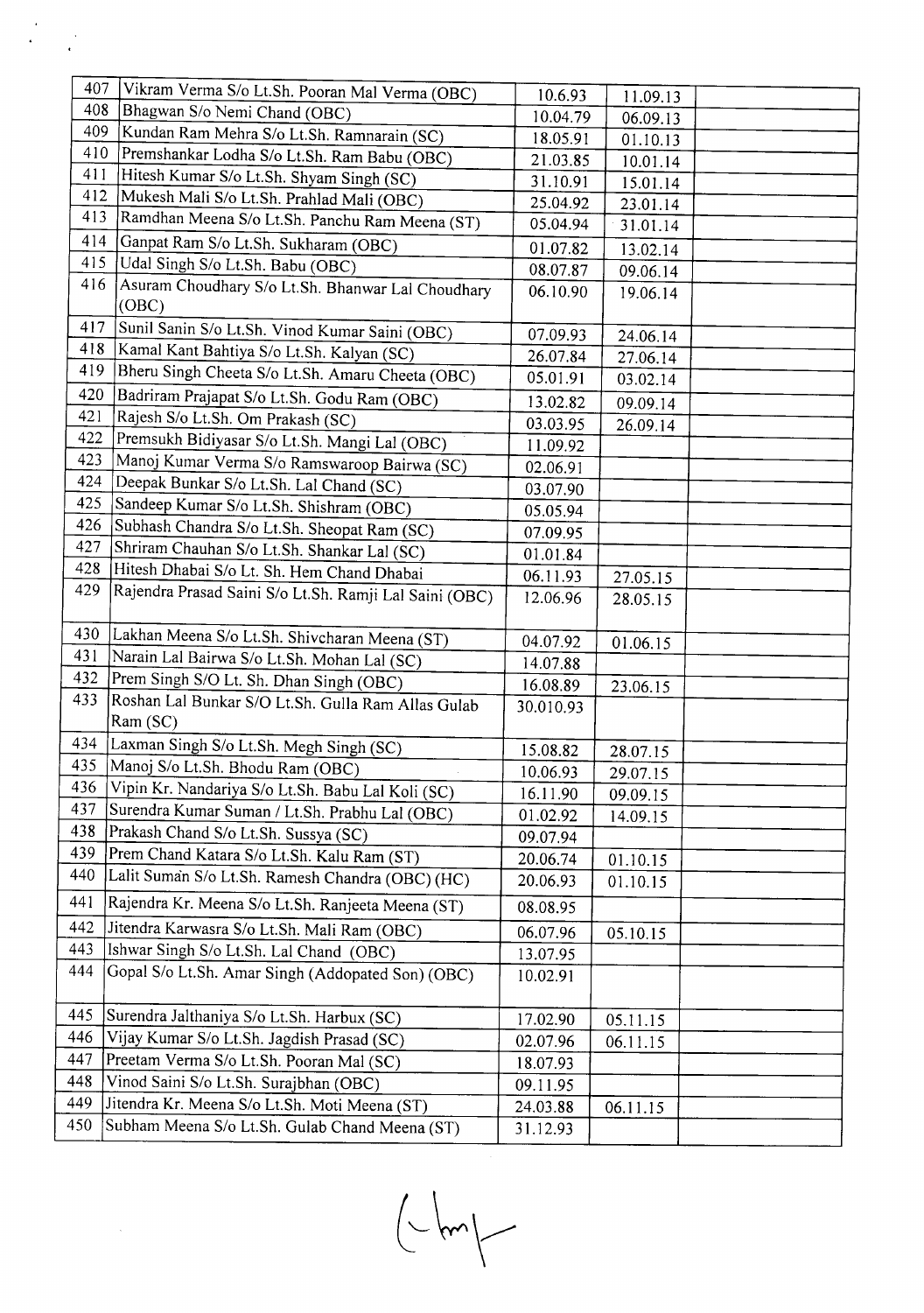|            |                                                                                          | 15.06.91 |                      |  |
|------------|------------------------------------------------------------------------------------------|----------|----------------------|--|
| 451<br>452 | Manoj Kr. Saini S/o Lt.Sh. Shiv Lahari (OBC)<br>Lalit Garasiya S/o Lt.Sh. Kodar Lal (ST) | 01.12.91 | 16.12.15<br>21.12.15 |  |
| 453        | Santosh Bangali S/o Lt.Sh. Kajore Mal (SC)                                               | 01.01.95 | 21.12.15             |  |
| 454        | Jogendra Kashyap S/o Lt.Sh. Om Prakash Kashyap                                           |          |                      |  |
|            | (OBC)                                                                                    | 01.04.89 | 10.02.16             |  |
| 455        | Dev Kishan Kahar S/o Lt.Sh. Rampratap Kahar (OBC)                                        | 03.02.91 | 10.02.16             |  |
| 456        | Mukesh Kumar S/o Lt.Sh. Jia Lal (OBC)                                                    | 08.11.86 | 11.02.16             |  |
| 457        | Bheek Singh Rathore S/o Lt.Sh. Chhatar Singh Rathore                                     | 05.01.92 | 15.02.16             |  |
| 458        | Pradeep Kumar S/o Lt.Sh. Durga Shankar Sharma                                            | 08.08.87 | 16.02.16             |  |
| 459        | Shailendra Singh S/o Lt.Sh. Indra Singh                                                  | 04.12.82 | 17.02.16             |  |
| 460        | Digvijay Singh Rajpurohit S/o Lt.Sh. Rajesh Kr.<br>Rajpurohit                            | 01.11.97 | 17.02.16             |  |
| 461        | Rajendra Kr. Ahari S/o Lt.Sh. Lalu (ST)                                                  | 08.05.85 | 18.02.16             |  |
| 462        | Suresh Kr. Sharma S/o Lt.Sh. Jagdish Narain Sharma                                       | 01.07.85 | 02.03.16             |  |
|            | (OBC)                                                                                    |          |                      |  |
| 463        | Smt. Rashmi Bhoorani W/o Lt.Sh. Moti Lal Bhoorani                                        | 01.07.67 | 04.03.16             |  |
| 464        | M/s Varsha Rai D/o Lt.Sh. Puroshottam Rai                                                | 13.08.95 | 04.03.16             |  |
| 465        | Rewar Mal meena S/o Lt.Sh. Mahadev (ST)                                                  | 18.06.91 | 08.03.16             |  |
| 466        | Chetan Gurjar S/ Lt.Sh. Ganesh Gurjar (SBC)                                              | 26.06.92 | 09.03.16             |  |
| 467        | Komal Bharada S/o Lt.Sh. Pawan Kumar                                                     | 02.10.91 | 10.03.16             |  |
| 468        | Anwar Khan Pathan S/o Lt.Sh. Haseen Khan Pathan                                          | 11.12.87 | 11.03.16             |  |
| 469        | Roshan Lal Meena S/o Lt.Sh. Ramphool Meena (ST)                                          | 19.07.93 | 16.03.16             |  |
| 470        | M/S Vimlesh D/o Lt.Sh. Pratap (OBC)                                                      | 15.07.96 | 21.03.16             |  |
| 471        | Rajendra Singh S/o Lt.Sh. Shiv charan (SC)                                               | 21.07.92 | 04.05.16             |  |
| 472        | Jitendra Kumar S/o Lt.Sh. Madhu Lal (OBC)                                                | 14.12.89 | 05.05.16             |  |
| 473        | Gagandeep Chamar S/o Lt.Sh. Gareeb Kumar (SC)                                            | 04.05.89 | 09.05.16             |  |
| 474        | Nand Lal Mali S/o Lt.Sh. Mathra Mali (OBC)                                               | 03.07.85 | 13.05.16             |  |
| 475        | Surendra Singh S/o Lt.Sh. Bhom Singh                                                     | 22.08.89 | 23.05.16             |  |
| 476        | Mahaveer Pareek S/o Natawar Lal Pareek                                                   | 25.12.91 | 25.05.16             |  |
|            | Yogesh Kumar S/o Lt.Sh. Mohan Lal (SC)                                                   |          |                      |  |
| 477        |                                                                                          | 05.05.93 | 27.05.16             |  |
| 478        | Bharat Kumar Purohit S/o Lt.Sh. Kishan Lal                                               | 20.12.87 | 28.06.16             |  |
| 479        | Radhakishan Meena S/o Lt.Sh. Laxminarain Meena (ST)                                      | 09.08.92 | 29.06.16             |  |
| 480        | Vikram S/o Lt.Sh. Shibbo elas Shibbu (SC)                                                | 10.12.97 |                      |  |
| 481        | Nirmal Parihar S/o Lt.Sh. Kishan Lal Ghanchi (SC)                                        | 20.09.85 |                      |  |
| 482        | Mohit Sankhala S/o Lt.Sh. Gauri Shankar (OBC)                                            | 08.09.91 |                      |  |
| 483        | Vivek Saini S/o Lt.Sh. Kailash Chand Saini (OBC)                                         | 25.03.93 | 13.06.16             |  |
| 484        | Ram Chandra Saini S/o Lt.Sh. Natthu Ram Saini (OBC)                                      | 15.06.85 | 30.06.16             |  |
| 485        | Jugal Kishore Soni S/o Lt.Sh. Radheyshyam Swankar (OBC)                                  | 19.09.96 | 30.06.16             |  |
| 486        | Roshan Lal Kumawat S/o Lt.Sh. Hari Narain Kumawat (OBC)                                  | 05.08.93 | 27.06.16             |  |
| 487        | Smt. Akta Jain W/o Lt.Sh. Sanjay Kumar Jain                                              | 09.06.71 | 13.07.16             |  |
| 488        | Hitesh Mathur S/o Lt.Sh. Ravi Mathur                                                     | 16.10.90 |                      |  |
| 489        | Panna Lal S/o Lt.Sh. Rameshwar (SC)                                                      | 01.07.91 | 01.07.16             |  |
| 490        | Ramji Lal Meena S/o Lt.Smt. Prabhari Devi (ST)                                           | 01.07.85 | 05.07.16             |  |
| 491        | Raish Mohammed S/o Lt.Sh. Babu Mohammed                                                  | 03.01.82 | 08.07.16             |  |
| 492        | Vikas S/o Lt.Sh. Vedpal (OBC)                                                            | 25.02.95 | 19.07.16             |  |

 $\Delta \sim 1$ 

Francesco<br>1990 - Paul III<br>1990 - Paul III

 $\label{eq:2} \frac{d}{dt} \left( \frac{d}{dt} \right) = \frac{1}{2} \left( \frac{d}{dt} \right)$ 

 $\left\langle \bigcup_{i=1}^{n} \mathbb{Z}^{n} \right\rangle_{\mathcal{C}}$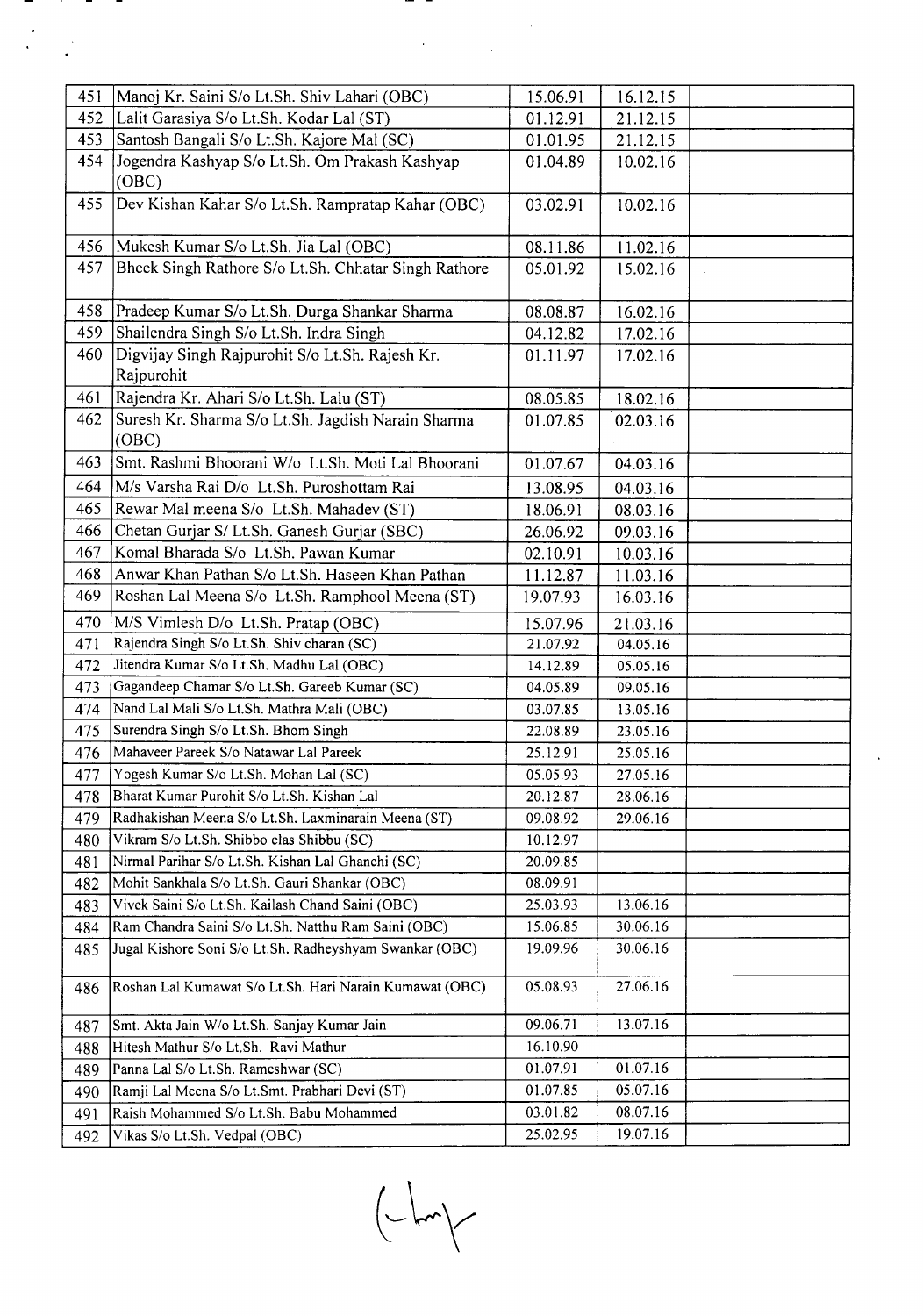| 493 | Neeraj Kumar Sharma S/o Lt.Sh. Kalu Ram Sharma         |          |          |  |
|-----|--------------------------------------------------------|----------|----------|--|
| 494 | Yogesh Saini S/o Lt.Sh. Shriram Saini (OBC)            | 01.07.90 |          |  |
| 495 | Rajmal Charpota S/o Lt.Sh. Gotia (ST)                  | 03.07.93 |          |  |
| 496 | Pranav Jain S/o Lt.Sh. Kamal Kumar Jain                | 05.05.89 | 01.09.16 |  |
| 497 | Ram Lal Raigar S/o Lt.Sh. Mohan Lal Raigar (SC)        | 25.02.90 | 07.09.16 |  |
| 498 | Rajveer Kumar S/o Lt.Sh. Shishram (OBC)                | 12.08.90 | 07.09.16 |  |
| 499 | Smt. Shalini Baj W/o Lt.Sh. Rajeev Baj                 | 10.07.97 |          |  |
| 500 | Padmaram S/o Lt.Sh. Ramuram (OBC)                      | 09.11.73 |          |  |
| 501 | Sagar Mal Yadav S/o Lt.Sh. Suja Ram (OBC)              | 01.07.95 | 30.09.16 |  |
| 502 | Krishan Gopal Swami S/o Babu Lal Swami                 | 20.09.88 | 06.10.16 |  |
| 503 | Babu Lal Kala S/o Revata Ram (SC)                      | 13.09.59 | 28.10.16 |  |
| 504 |                                                        | 31.03.79 | 28.10.16 |  |
|     | Smt. Manbhar Kanwar D/o Lt.Sh. Jagdish Singh           | 05.03.79 |          |  |
| 505 | Dilip Sing Devara S/o Hem Singh Devara                 | 22.01.80 |          |  |
| 506 | Rafiq Mohd. S/o Mazed Khan (OBC)                       | 05.02.83 |          |  |
| 507 | Karmesh Kumar Bunkar S/o Lt.Sh. Mangal Ram (SC)        | 16.04.84 |          |  |
| 508 | Om Prakash Meena S/o Lt.Sh. Surja Ram (ST)             | 07.10.68 |          |  |
| 509 | Bachan Singh Jatav S/o Vasudev Singh (SC)              | 25.04.85 | 02.11.16 |  |
| 510 | Buddhi Prakash Lodha S/o Sarwan Lal Lodha (OBC)        | 01.04.80 |          |  |
| 511 | Mahendra Singh S/o Lt.Sh. Ram Lal (OBC)                | 02.04.82 |          |  |
| 512 | Momta Ram S/o Deda Ram (OBC)                           | 10.07.84 |          |  |
| 513 | Bhagirath Balai S/o Mool Chand Balai (SC)              | 12.06.81 |          |  |
| 514 | Raghuveer Singh S/o Kaluwa Ram (SC)                    | 10.07.73 | 28.10.16 |  |
| 515 | Rahul Sharma S/o Rajendra Prasad Sharma (OBC)          | 31.05.85 | 02.11.16 |  |
| 516 | Suresh Kumar Pipaliwal S/o Narain Pipaliwal (SC)       | 10.09.87 |          |  |
| 517 | Keshav Morya S/o Lt.Sh. Preetam Chand Morya (SC)       | 26.07.89 |          |  |
| 518 | Buddhi Prakash Saini S/o Lt.Sh. Jagdish Prasad (OBC)   | 29.01.88 | 29.10.16 |  |
| 519 | Deepak Singh S/o Lt.Sh.Hari Singh                      | 08.09.90 | 28.10.16 |  |
| 520 | Chandan Singh S/o Lt.Sh. Bhanwar Singh (OBC)           | 17.09.85 |          |  |
| 521 | Mohd. Irfan Khan S/o Lt.Sh. Shafi Mohd. (OBC)          | 08.09.87 | 03.11.16 |  |
| 522 | Kishan Lal S/o Lt.Sh. Kishori Lal (OBC)                | 10.07.76 | 13.12.16 |  |
| 523 | Yashwant Verma S/o Lt.Sh. Ram Kishan Verma (SC)        | 06.02.87 | 21.11.16 |  |
| 524 | Irfan Ahmad S/o Lt.Sh. Maqbul (OBC)                    | 17.07.91 | 22.11.16 |  |
| 525 | Vijay Kumar Verma S/o Lt.Sh. Kailash Chand Verma (OBC) | 28.02.85 |          |  |
| 526 | Navaratan Tailor S/o Lt.Sh. Shankar Lal (OBC)          | 30.10.92 | 23.11.16 |  |
| 527 | Rameshwar Lal Mali S/o Lt.Sh. Badri Lal Mali (OBC)     | 27.11.88 | 01.12.16 |  |
| 528 | Nigam Bhepalawat S/o Lt.Sh. Hari Ram Meena (ST)        | 12.11.95 | 11.01.17 |  |
| 529 | Sunny Saxena S/o Lt.Sh. Kuldeep Saxena                 | 05.09.92 | 12.01.17 |  |
| 530 | Bharat Kumar S/o Lt.Sh. Banshi Lal (SC)                | 30.12.91 | 20.01.07 |  |
| 531 | Devraj Gurjar S/o Lt.Sh. Kalyan (SBC)                  | 18.05.96 |          |  |
| 532 | Prem Singh S/o Lt.Sh. Goverdhan Singh (OBC)            | 27.07.96 | 01.02.17 |  |
| 533 | Narendra Kumar S/o Lt.Sh. Magna Ram (OBC)              | 25.01.85 | 22.02.17 |  |
| 534 | Dalpat Singh S/o Lt.Sh. Hazari Singh (OBC)             | 15.08.96 | 22.02.17 |  |
| 535 | Neetu S/o Lt.Sh. Shibbo (SC)                           | 05.01.99 | 27.02.17 |  |
| 536 | Shubham Sharma S/o Lt.Sh. Vachaspati Sharma            | 26.06.94 |          |  |
| 537 | Satya Narain Choudhary S/o Lt.Sh. Gopi (OBC)           | 10.10.94 | 01.03.17 |  |
| 538 | Kailash Menariya S/o Lt.Sh. Chiranjeev Lal Menariya    | 20.10.89 |          |  |
| 539 | Sachin Parashar S/o Suraj Prakash Parashar             | 28.09.78 | 17.03.17 |  |
| 540 | Ashish Kumar Jaithaliya S/o Bhanwar Lal Masheshwari    | 09.07.90 | 28.03.17 |  |
| 541 | Shyam Sundar Vyas S/o Mukand Lal Vyas                  | 04.04.75 | 30.03.17 |  |

 $\frac{d}{dt} \left( \frac{d}{dt} \right)$ 

 $\begin{picture}(120,10) \put(0,0){\line(1,0){10}} \put(15,0){\line(1,0){10}} \put(15,0){\line(1,0){10}} \put(15,0){\line(1,0){10}} \put(15,0){\line(1,0){10}} \put(15,0){\line(1,0){10}} \put(15,0){\line(1,0){10}} \put(15,0){\line(1,0){10}} \put(15,0){\line(1,0){10}} \put(15,0){\line(1,0){10}} \put(15,0){\line(1,0){10}} \put(15,0){\line($